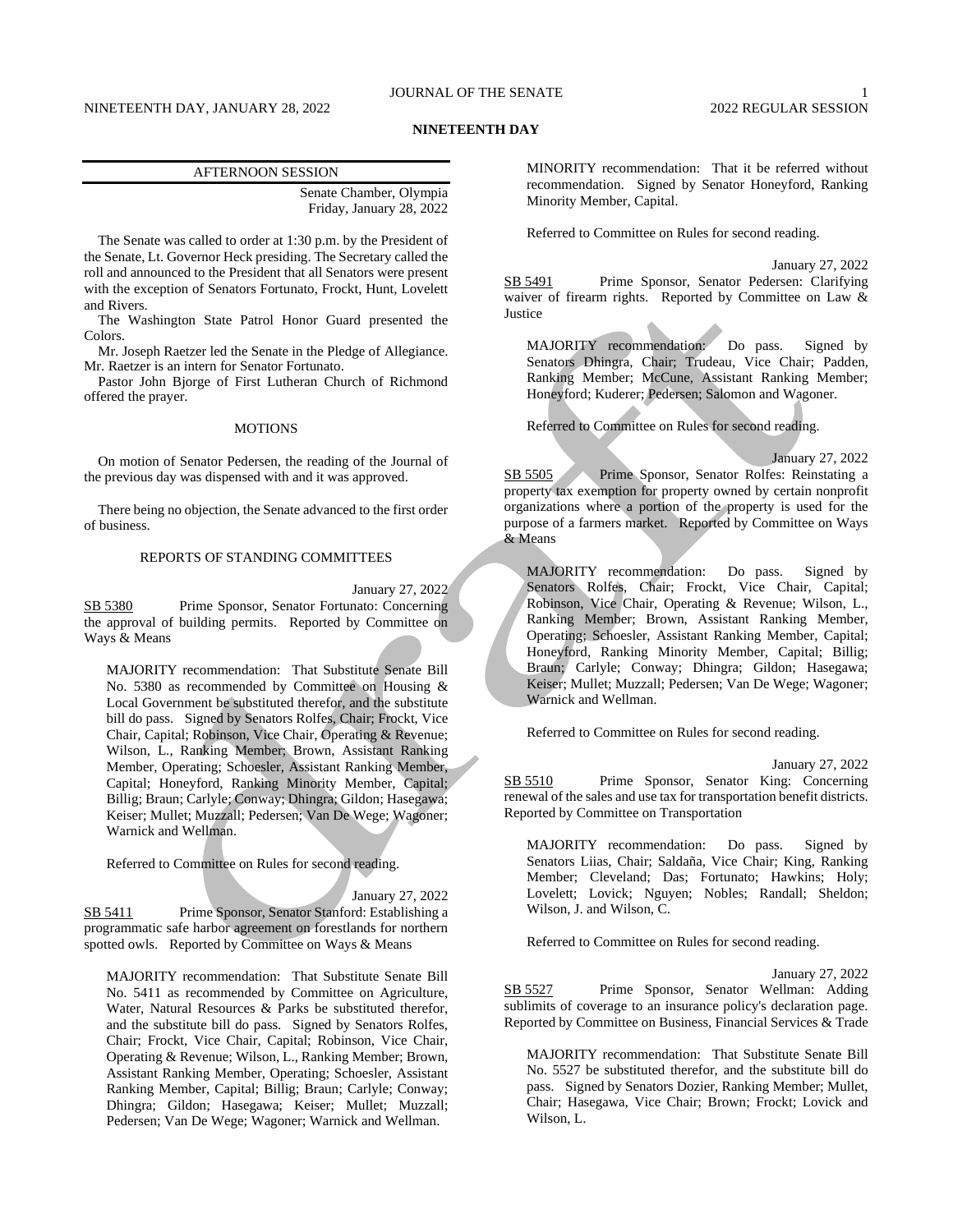#### January 27, 2022

Referred to Committee on Rules for second reading.

January 27, 2022

SB 5530 Prime Sponsor, Senator Frockt: Concerning the building for the arts program. Reported by Committee on Ways & Means

MAJORITY recommendation: Do pass. Signed by Senators Rolfes, Chair; Frockt, Vice Chair, Capital; Robinson, Vice Chair, Operating & Revenue; Wilson, L., Ranking Member; Brown, Assistant Ranking Member, Operating; Schoesler, Assistant Ranking Member, Capital; Honeyford, Ranking Minority Member, Capital; Billig; Braun; Carlyle; Conway; Dhingra; Gildon; Hasegawa; Keiser; Mullet; Muzzall; Pedersen; Van De Wege; Wagoner; Warnick and Wellman.

Referred to Committee on Rules for second reading.

January 27, 2022

SB 5558 Prime Sponsor, Senator King: Concerning the bistate governance of interstate toll bridges owned by local governments. Reported by Committee on Transportation

MAJORITY recommendation: That Substitute Senate Bill No. 5558 be substituted therefor, and the substitute bill do pass. Signed by Senators Liias, Chair; Saldaña, Vice Chair; King, Ranking Member; Cleveland; Das; Fortunato; Hawkins; Holy; Lovelett; Lovick; Nguyen; Nobles; Randall; Sheldon; Wilson, J. and Wilson, C.

Referred to Committee on Rules for second reading.

January 27, 2022

SB 5568 Prime Sponsor, Senator Kuderer: Concerning preemption of municipal laws restricting the open carry of weapons. Reported by Committee on Law & Justice

MAJORITY recommendation: That Substitute Senate Bill No. 5568 be substituted therefor, and the substitute bill do pass. Signed by Senators Dhingra, Chair; Trudeau, Vice Chair; Kuderer; Pedersen and Salomon.

MINORITY recommendation: Do not pass. Signed by Senators Padden, Ranking Member; McCune, Assistant Ranking Member; Honeyford and Wagoner.

Referred to Committee on Rules for second reading.

January 27, 2022 SB 5579 Prime Sponsor, Senator Hunt: Granting Washington management service employees the right to collectively bargain. Reported by Committee on Labor, Reported by Committee on Labor, Commerce & Tribal Affairs

MAJORITY recommendation: Do pass. Signed by Senators Keiser, Chair; Conway, Vice Chair, Labor; Stanford, Vice Chair, Commerce & Tribal Affairs; Robinson and Saldaña.

MINORITY recommendation: Do not pass. Signed by Senators King, Ranking Member; Braun; Rivers and Schoesler.

Referred to Committee on Ways & Means.

SB 5590 Prime Sponsor, Senator Wagoner: Eliminating the 2022 expiration date of the marine resources advisory council. Reported by Committee on Environment, Energy & Technology

MAJORITY recommendation: That Substitute Senate Bill No. 5590 be substituted therefor, and the substitute bill do pass. Signed by Senators Lovelett, Vice Chair; Short, Ranking Member; Carlyle, Chair; Brown; Das; Fortunato; Liias; Lovick; Nguyen; Schoesler; Sheldon; Stanford and Wellman.

Referred to Committee on Rules for second reading.

January 27, 2022 SB 5593 Prime Sponsor, Senator Short: Concerning urban growth area boundaries. Reported by Committee on Housing & Local Government

MAJORITY recommendation: That Substitute Senate Bill No. 5593 be substituted therefor, and the substitute bill do pass. Signed by Senators Fortunato, Ranking Member; Gildon, Assistant Ranking Member; Kuderer, Chair; Das, Vice Chair; Cleveland; Lovelett; Sefzik; Trudeau; Warnick and Wilson, J.

MINORITY recommendation: That it be referred without recommendation. Signed by Senator Salomon.

Referred to Committee on Rules for second reading.

January 27, 2022

SB 5598 Prime Sponsor, Senator Lovelett: Concerning sustainable funding for the derelict vessel removal account using the vessel watercraft excise tax. Reported by Committee on Agriculture, Water, Natural Resources & Parks

MAJORITY recommendation: Do pass. Signed by Senators Van De Wege, Chair; Salomon, Vice Chair; Warnick, Ranking Member; Honeyford; Rolfes; Short and Stanford.

Referred to Committee on Ways & Means.

January 27, 2022

SB 5619 Prime Sponsor, Senator Lovelett: Conserving and restoring kelp forests and eelgrass meadows in Washington state. Reported by Committee on Agriculture, Water, Natural Resources & Parks

MAJORITY recommendation: That Substitute Senate Bill No. 5619 be substituted therefor, and the substitute bill do pass. Signed by Senators Van De Wege, Chair; Salomon, Vice Chair; Warnick, Ranking Member; Honeyford; Rolfes; Short and Stanford.

Referred to Committee on Ways & Means.

January 27, 2022 SB 5629 Prime Sponsor, Senator Lovick: Concerning control of the disposition of remains. Reported by Committee on Law & Justice

MAJORITY recommendation: Do pass. Signed by Senators Dhingra, Chair; Trudeau, Vice Chair; Padden, Ranking Member; McCune, Assistant Ranking Member;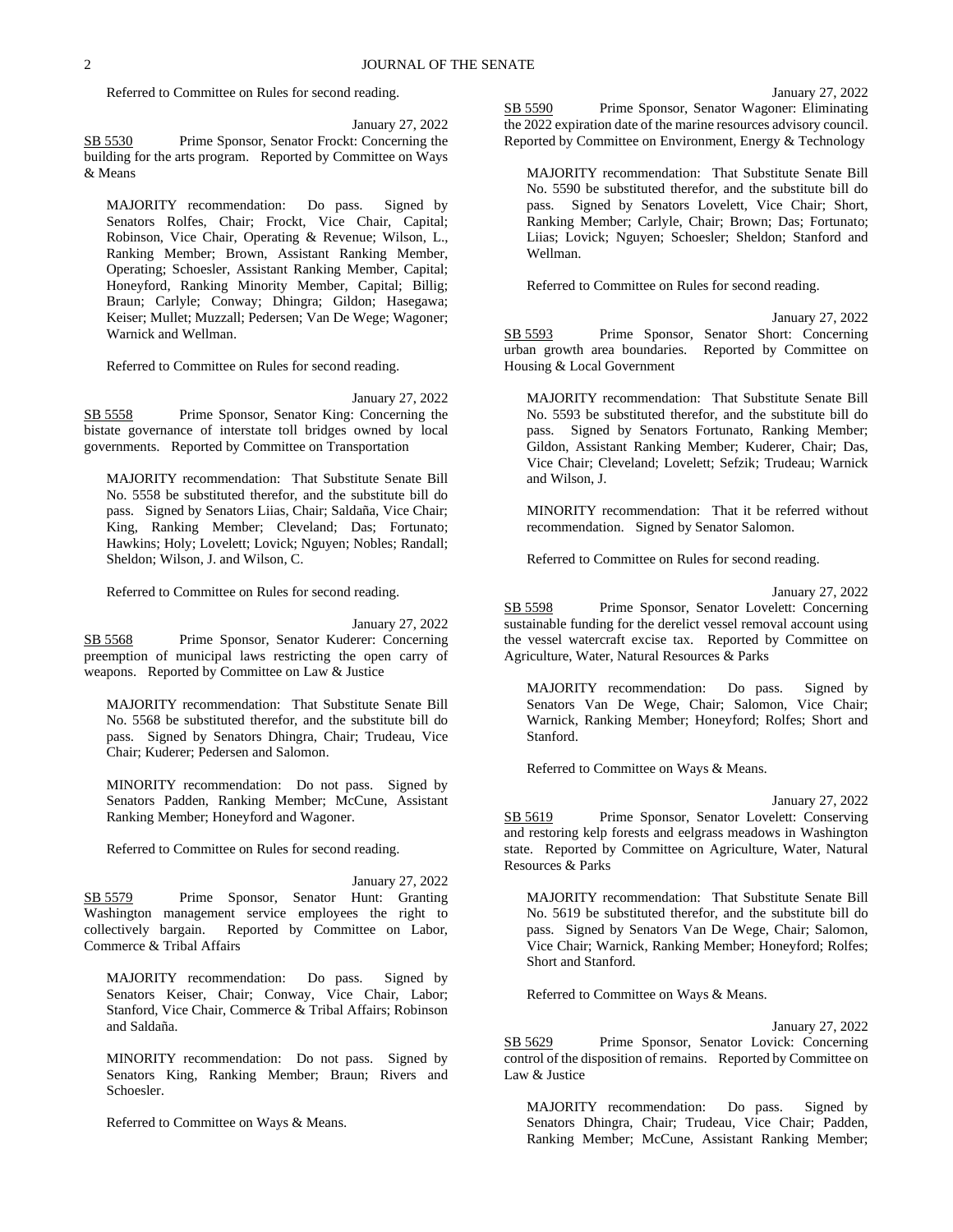Honeyford; Kuderer; Pedersen; Salomon and Wagoner.

Referred to Committee on Rules for second reading.

### January 27, 2022

SB 5631 Prime Sponsor, Senator Kuderer: Making human trafficking a disqualifying offense for a commercial driver's license and coming into compliance with the requirements of the federal motor carrier safety administration. Reported by Committee on Transportation

MAJORITY recommendation: That Substitute Senate Bill No. 5631 be substituted therefor, and the substitute bill do pass. Signed by Senators Liias, Chair; Saldaña, Vice Chair; King, Ranking Member; Cleveland; Das; Fortunato; Hawkins; Holy; Lovelett; Lovick; Nguyen; Nobles; Randall; Sheldon; Wilson, C. and Wilson, J.

Referred to Committee on Rules for second reading.

January 27, 2022

SB 5652 Prime Sponsor, Senator Conway: Concerning law enforcement officers' and firefighters' retirement system benefits. Reported by Committee on Ways & Means

MAJORITY recommendation: That Substitute Senate Bill No. 5652 be substituted therefor, and the substitute bill do pass. Signed by Senators Rolfes, Chair; Frockt, Vice Chair, Capital; Robinson, Vice Chair, Operating & Revenue; Wilson, L., Ranking Member; Brown, Assistant Ranking Member, Operating; Schoesler, Assistant Ranking Member, Capital; Honeyford, Ranking Minority Member, Capital; Billig; Braun; Carlyle; Conway; Dhingra; Gildon; Hasegawa; Keiser; Mullet; Muzzall; Pedersen; Van De Wege; Wagoner; Warnick and Wellman.

Referred to Committee on Rules for second reading.

January 27, 2022

SB 5663 Prime Sponsor, Senator Dhingra: Establishing streamlined procedures for compliance with the State v. Blake decision in order to improve criminal justice system coordination, create efficiencies, and reduce costs. Reported by Committee on Law & Justice

MAJORITY recommendation: That Substitute Senate Bill No. 5663 be substituted therefor, and the substitute bill do pass. Signed by Senators Dhingra, Chair; Trudeau, Vice Chair; Padden, Ranking Member; McCune, Assistant Ranking Member; Honeyford; Kuderer; Pedersen; Salomon and Wagoner.

Referred to Committee on Ways & Means.

January 27, 2022 SB 5667 Prime Sponsor, Senator Salomon: Concerning the possession and use of forged and falsified COVID-19 vaccination documents. Reported by Committee on Law & Justice

MAJORITY recommendation: Do pass. Signed by Senators Dhingra, Chair; Trudeau, Vice Chair; Kuderer; Pedersen and Salomon.

MINORITY recommendation: Do not pass. Signed by

Senators Padden, Ranking Member; McCune, Assistant Ranking Member; Honeyford and Wagoner.

Referred to Committee on Rules for second reading.

January 27, 2022

SB 5670 Prime Sponsor, Senator Das: Creating additional middle housing near transit and in areas traditionally dedicated to single-family detached housing. Reported by Committee on Housing & Local Government

MAJORITY recommendation: That Substitute Senate Bill No. 5670 be substituted therefor, and the substitute bill do pass. Signed by Senators Fortunato, Ranking Member; Gildon, Assistant Ranking Member; Kuderer, Chair; Das, Vice Chair; Cleveland; Lovelett; Salomon; Trudeau; Warnick and Wilson, J.

MINORITY recommendation: That it be referred without recommendation. Signed by Senator Sefzik.

Referred to Committee on Ways & Means.

January 27, 2022

SB 5673 Prime Sponsor, Senator Braun: Installing signs on or near bridges to provide information to deter jumping. Reported by Committee on Transportation

MAJORITY recommendation: That Substitute Senate Bill No. 5673 be substituted therefor, and the substitute bill do pass. Signed by Senators Liias, Chair; Saldaña, Vice Chair; King, Ranking Member; Cleveland; Das; Fortunato; Hawkins; Holy; Lovelett; Lovick; Nguyen; Nobles; Randall; Sheldon; Wilson, J. and Wilson, C.

Referred to Committee on Rules for second reading.

January 27, 2022

SB 5678 Prime Sponsor, Senator Short: Concerning energy transformation, nonemitting electric generation, and renewable resource project analysis and declaratory orders. Reported by Committee on Environment, Energy & Technology

MAJORITY recommendation: That Substitute Senate Bill No. 5678 be substituted therefor, and the substitute bill do pass. Signed by Senators Lovelett, Vice Chair; Short, Ranking Member; Carlyle, Chair; Brown; Das; Fortunato; Liias; Lovick; Nguyen; Schoesler; Sheldon; Stanford and Wellman.

Referred to Committee on Ways & Means.

January 27, 2022

SB 5690 Prime Sponsor, Senator Gildon: Concerning firearms on the capitol campus for the sole purpose of organized memorial events. Reported by Committee on Law & Justice

MAJORITY recommendation: That Substitute Senate Bill No. 5690 be substituted therefor, and the substitute bill do pass. Signed by Senators Dhingra, Chair; Trudeau, Vice Chair; Padden, Ranking Member; McCune, Assistant Ranking Member; Honeyford; Kuderer; Salomon and Wagoner.

Referred to Committee on Rules for second reading.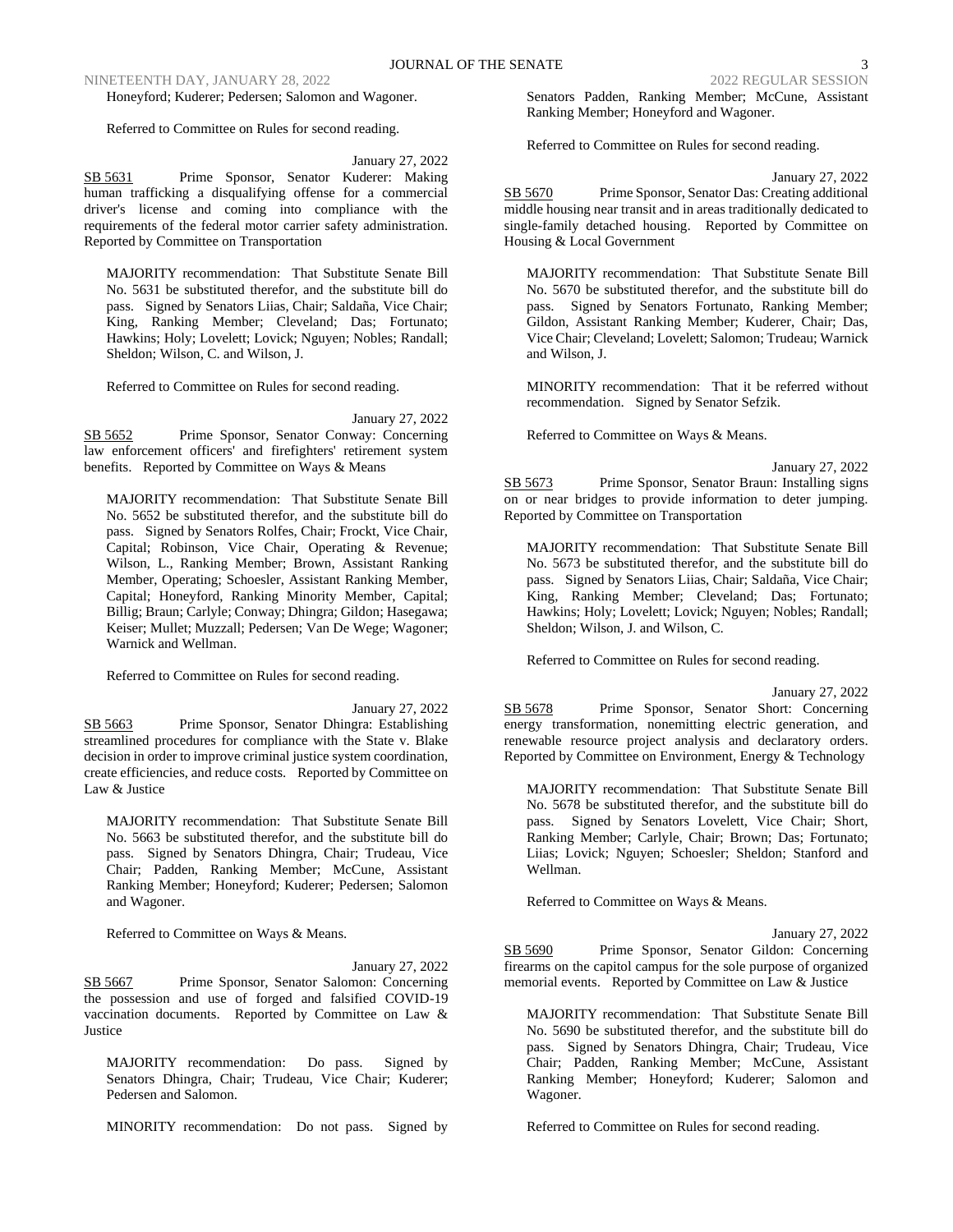## January 27, 2022

January 27, 2022

SB 5691 Prime Sponsor, Senator Gildon: Increasing transparency and accountability regarding prosecutorial filing policies and practices. Reported by Committee on Law & Justice

MAJORITY recommendation: That Substitute Senate Bill No. 5691 be substituted therefor, and the substitute bill do pass. Signed by Senators Dhingra, Chair; Trudeau, Vice Chair; Kuderer; Pedersen and Salomon.

MINORITY recommendation: Do not pass. Signed by Senators Padden, Ranking Member; McCune, Assistant Ranking Member and Honeyford.

MINORITY recommendation: That it be referred without recommendation. Signed by Senator Wagoner.

Referred to Committee on Rules for second reading.

SB 5707 Prime Sponsor, Senator Saldaña: Extending additional uses for automated traffic safety cameras for traffic congestion reduction and increased safety. Reported by Committee on Transportation

MAJORITY recommendation: Do pass. Signed by Senators Liias, Chair; Saldaña, Vice Chair; King, Ranking Member; Cleveland; Das; Fortunato; Hawkins; Lovelett; Lovick; Nguyen; Nobles; Randall; Sheldon; Wilson, J. and Wilson, C.

MINORITY recommendation: Do not pass. Signed by Senator Holy.

Referred to Committee on Rules for second reading.

January 27, 2022 SB 5710 Prime Sponsor, Senator Padden: Reducing contamination in the state toxicology laboratory. Reported by Committee on Law & Justice

MAJORITY recommendation: That Substitute Senate Bill No. 5710 be substituted therefor, and the substitute bill do pass. Signed by Senators Dhingra, Chair; Trudeau, Vice Chair; Padden, Ranking Member; McCune, Assistant Ranking Member; Honeyford; Kuderer; Pedersen; Salomon and Wagoner.

Referred to Committee on Rules for second reading.

January 27, 2022 SB 5712 Prime Sponsor, Senator Hasegawa: Concerning the transparency of local taxing districts. Reported by Committee on Housing & Local Government

MAJORITY recommendation: That Substitute Senate Bill No. 5712 be substituted therefor, and the substitute bill do pass. Signed by Senators Fortunato, Ranking Member; Gildon, Assistant Ranking Member; Kuderer, Chair; Das, Vice Chair; Cleveland; Lovelett; Salomon; Sefzik; Trudeau; Warnick and Wilson, J.

Referred to Committee on Rules for second reading.

SB 5713 Prime Sponsor, Senator Das: Providing a property tax exemption for limited equity cooperative housing. Reported by Committee on Housing & Local Government

MAJORITY recommendation: Do pass. Signed by Senators Fortunato, Ranking Member; Gildon, Assistant Ranking Member; Kuderer, Chair; Das, Vice Chair; Cleveland; Lovelett; Salomon; Trudeau and Warnick.

MINORITY recommendation: That it be referred without recommendation. Signed by Senators Sefzik and Wilson, J..

Referred to Committee on Ways & Means.

January 27, 2022 SB 5714 Prime Sponsor, Senator Carlyle: Creating a sales and use tax deferral program for solar canopies placed on largescale commercial parking lots and other similar areas. Reported by Committee on Environment, Energy & Technology

MAJORITY recommendation: That Substitute Senate Bill No. 5714 be substituted therefor, and the substitute bill do pass. Signed by Senators Lovelett, Vice Chair; Carlyle, Chair; Das; Liias; Lovick; Nguyen; Sheldon; Stanford and Wellman.

MINORITY recommendation: Do not pass. Signed by Senators Short, Ranking Member; Brown; Fortunato and Schoesler.

Referred to Committee on Ways & Means.

January 27, 2022 SB 5733 Prime Sponsor, Senator Padden: Concerning civil asset forfeiture. Reported by Committee on Law & Justice

MAJORITY recommendation: That Substitute Senate Bill No. 5733 be substituted therefor, and the substitute bill do pass. Signed by Senators Dhingra, Chair; Trudeau, Vice Chair; Padden, Ranking Member; McCune, Assistant Ranking Member; Honeyford; Kuderer; Pedersen; Salomon and Wagoner.

Referred to Committee on Ways & Means.

January 27, 2022

SB 5747 Prime Sponsor, Senator Stanford: Concerning the statewide master oil and hazardous substance spill prevention and contingency plan. Reported by Committee on Environment, Energy & Technology

MAJORITY recommendation: Do pass. Signed by Senators Lovelett, Vice Chair; Short, Ranking Member; Carlyle, Chair; Brown; Das; Fortunato; Liias; Lovick; Nguyen; Schoesler; Sheldon; Stanford and Wellman.

Referred to Committee on Rules for second reading.

January 27, 2022 SB 5758 Prime Sponsor, Senator Gildon: Concerning condominium conversions. Reported by Committee on Housing & Local Government

MAJORITY recommendation: That Substitute Senate Bill No. 5758 be substituted therefor, and the substitute bill do

January 27, 2022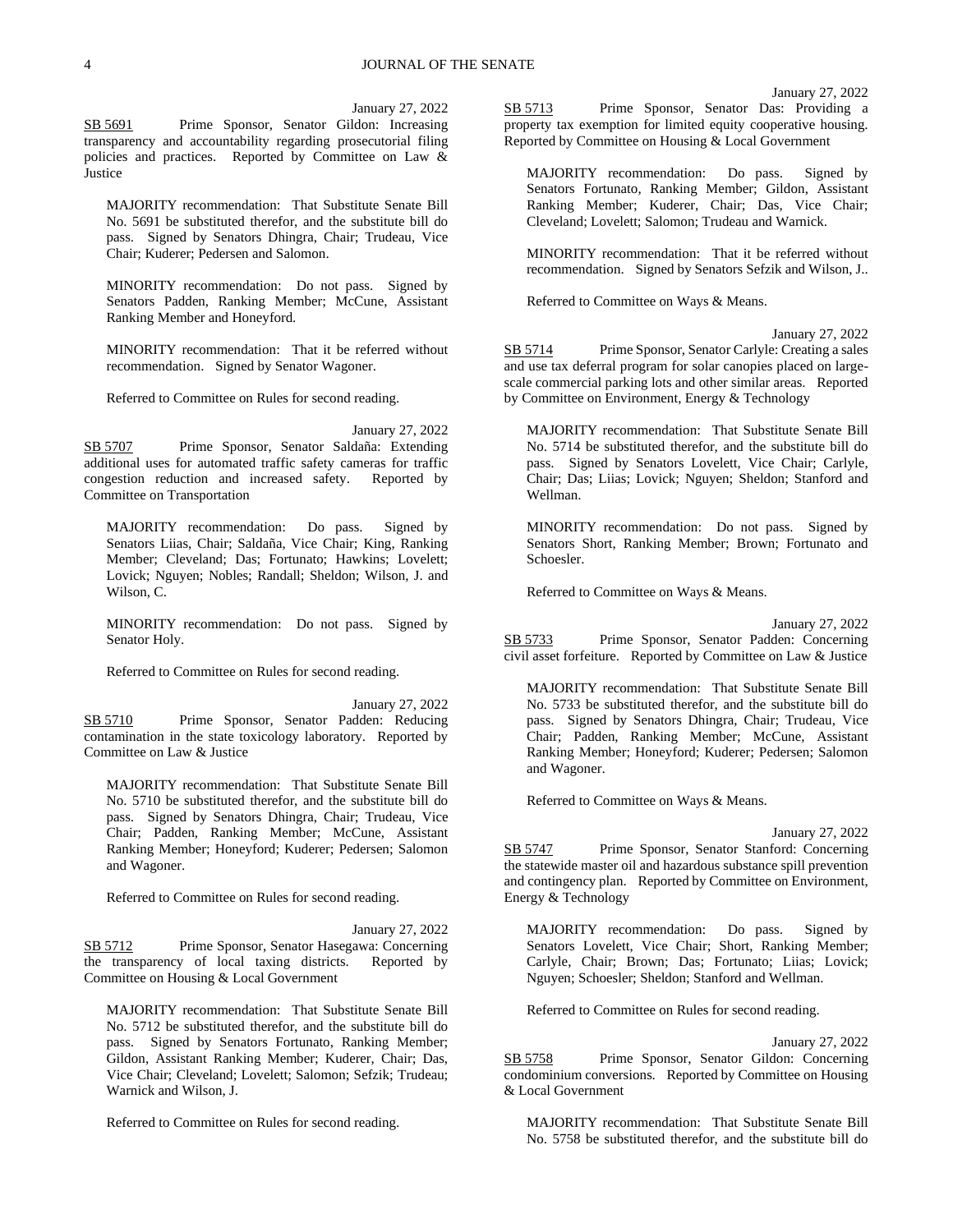pass. Signed by Senators Fortunato, Ranking Member; Gildon, Assistant Ranking Member; Kuderer, Chair; Das, Vice Chair; Cleveland; Salomon; Sefzik; Warnick and Wilson, J.

MINORITY recommendation: That it be referred without recommendation. Signed by Senator Lovelett.

MINORITY recommendation: Do not pass. Signed by Senator Trudeau.

Referred to Committee on Rules for second reading.

January 27, 2022 SB 5761 Prime Sponsor, Senator Randall: Concerning employer requirements for providing wage and salary information to applicants for employment. Reported by Committee on Labor, Commerce & Tribal Affairs

MAJORITY recommendation: That Substitute Senate Bill No. 5761 be substituted therefor, and the substitute bill do pass. Signed by Senators Keiser, Chair; Conway, Vice Chair, Labor; Stanford, Vice Chair, Commerce & Tribal Affairs; Robinson and Saldaña.

MINORITY recommendation: Do not pass. Signed by Senators King, Ranking Member; Braun; Rivers and Schoesler.

Referred to Committee on Rules for second reading.

January 27, 2022 SB 5772 Prime Sponsor, Senator Saldaña: Concerning postconviction access to counsel. Reported by Committee on Law & Justice

MAJORITY recommendation: Do pass. Signed by Senators Dhingra, Chair; Trudeau, Vice Chair; Kuderer; Pedersen and Salomon.

MINORITY recommendation: Do not pass. Signed by Senators Padden, Ranking Member; McCune, Assistant Ranking Member; Honeyford and Wagoner.

Referred to Committee on Ways & Means.

January 27, 2022 SB 5773 Prime Sponsor, Senator Stanford: Extending collective bargaining rights to employees of the legislative branch of state government. Reported by Committee on Labor, Commerce & Tribal Affairs

MAJORITY recommendation: That Substitute Senate Bill No. 5773 be substituted therefor, and the substitute bill do pass. Signed by Senators Keiser, Chair; Conway, Vice Chair, Labor; Stanford, Vice Chair, Commerce & Tribal Affairs; Robinson and Saldaña.

MINORITY recommendation: Do not pass. Signed by Senators King, Ranking Member; Braun; Rivers and Schoesler.

Referred to Committee on Ways & Means.

January 27, 2022

SB 5788 Prime Sponsor, Senator Pedersen: Concerning guardianship of minors. Reported by Committee on Law & **Justice** 

MAJORITY recommendation: Do pass. Signed by Senators Dhingra, Chair; Trudeau, Vice Chair; Padden, Ranking Member; McCune, Assistant Ranking Member; Honeyford; Kuderer; Pedersen; Salomon and Wagoner.

Referred to Committee on Rules for second reading.

January 27, 2022 SB 5789 Prime Sponsor, Senator Randall: Creating the Washington career and college pathways innovation challenge program. Reported by Committee on Higher Education & Workforce Development

MAJORITY recommendation: That Substitute Senate Bill No. 5789 be substituted therefor, and the substitute bill do pass. Signed by Senators Randall, Chair; Nobles, Vice Chair; Holy, Ranking Member; Liias and Sefzik.

Referred to Committee on Ways & Means.

January 27, 2022 SB 5799 Prime Sponsor, Senator Robinson: Modifying the application of the workforce education investment surcharge to provider clinics and affiliated organizations. Reported by Committee on Business, Financial Services & Trade

MAJORITY recommendation: That Substitute Senate Bill No. 5799 be substituted therefor, and the substitute bill do pass. Signed by Senators Dozier, Ranking Member; Mullet, Chair; Hasegawa, Vice Chair; Brown; Frockt; Lovick and Wilson, L.

Referred to Committee on Ways & Means.

January 27, 2022 SB 5800 Prime Sponsor, Senator Schoesler: Modifying tax and revenue laws in a manner that is estimated to not affect state or local tax collections by easing compliance burdens for taxpayers, clarifying ambiguities, making technical corrections, and providing administrative efficiencies. Reported by Committee on Ways & Means

MAJORITY recommendation: Do pass. Signed by Senators Rolfes, Chair; Frockt, Vice Chair, Capital; Robinson, Vice Chair, Operating & Revenue; Wilson, L., Ranking Member; Brown, Assistant Ranking Member, Operating; Schoesler, Assistant Ranking Member, Capital; Honeyford, Ranking Minority Member, Capital; Billig; Braun; Carlyle; Conway; Dhingra; Gildon; Hasegawa; Keiser; Mullet; Muzzall; Pedersen; Van De Wege; Wagoner; Warnick and Wellman.

Referred to Committee on Rules for second reading.

January 27, 2022

SB 5812 Prime Sponsor, Senator Warnick: Including Benton county as a county qualifying for the farm internship program. Reported by Committee on Agriculture, Water, Natural Resources & Parks

MAJORITY recommendation: Do pass. Signed by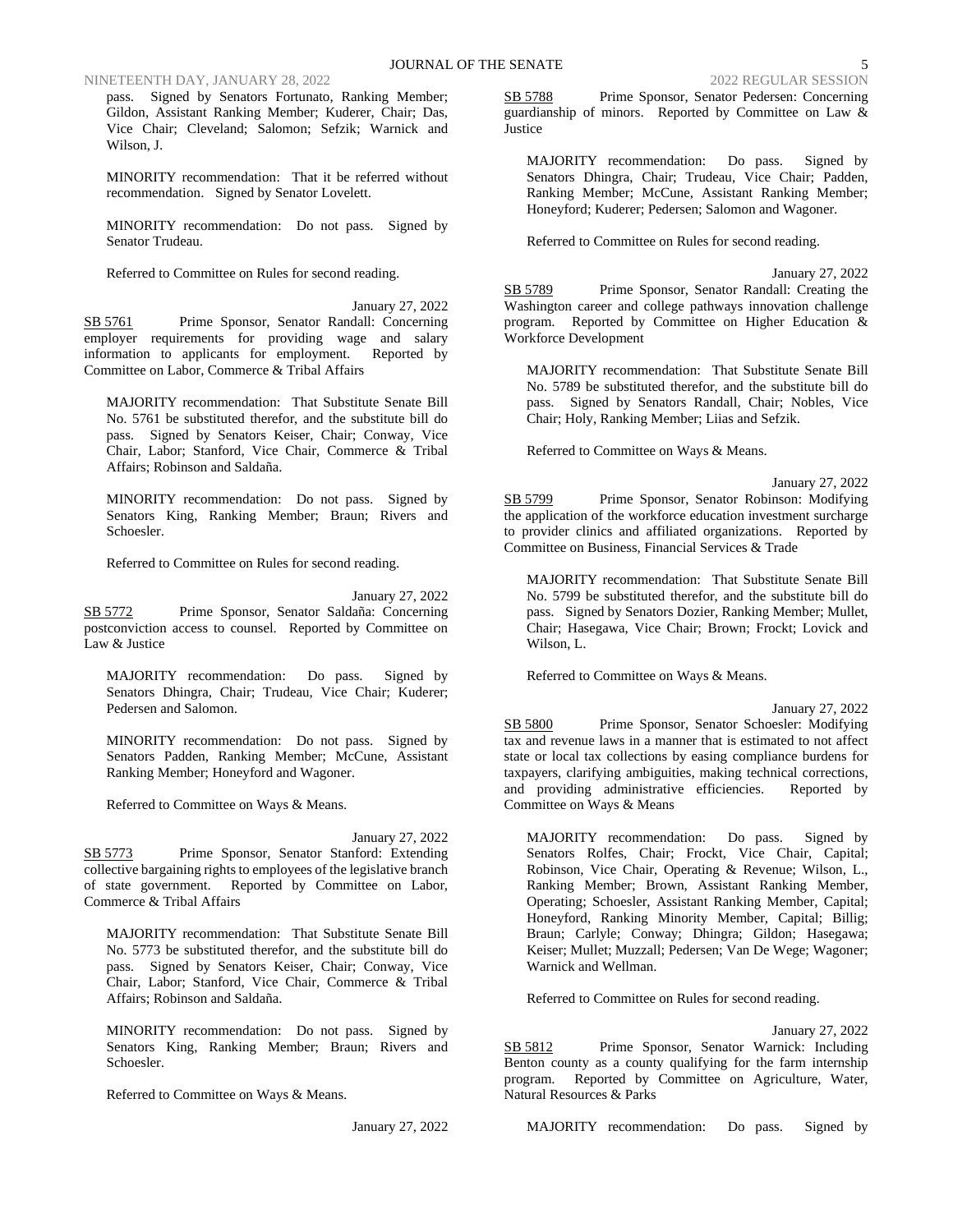Senators Van De Wege, Chair; Salomon, Vice Chair; Warnick, Ranking Member; Honeyford; Rolfes; Short and Stanford.

Referred to Committee on Rules for second reading.

January 27, 2022 SB 5814 Prime Sponsor, Senator Cleveland: Providing funding for medical evaluations of suspected victims of child abuse. Reported by Committee on Human Services, Reentry & Rehabilitation

MAJORITY recommendation: That Substitute Senate Bill No. 5814 be substituted therefor, and the substitute bill do pass. Signed by Senators Wilson, C., Chair; Gildon, Ranking Member; Nguyen, Vice Chair; Dozier; McCune; Saldaña and Trudeau.

Referred to Committee on Ways & Means.

January 27, 2022

SB 5830 Prime Sponsor, Senator Liias: Increasing tenuretrack faculty at the public baccalaureate institutions. Reported by Committee on Higher Education & Workforce Development

MAJORITY recommendation: That Substitute Senate Bill No. 5830 be substituted therefor, and the substitute bill do pass. Signed by Senators Randall, Chair; Nobles, Vice Chair; Holy, Ranking Member and Liias.

MINORITY recommendation: That it be referred without recommendation. Signed by Senator Sefzik.

Referred to Committee on Ways & Means.

January 27, 2022

SB 5838 Prime Sponsor, Senator Nobles: Providing a monthly diaper subsidy for parents or other caregivers receiving temporary assistance for needy families. Reported by Committee on Human Services, Reentry & Rehabilitation

MAJORITY recommendation: That Substitute Senate Bill No. 5838 be substituted therefor, and the substitute bill do pass. Signed by Senators Wilson, C., Chair; Gildon, Ranking Member; Nguyen, Vice Chair; Dozier; McCune; Saldaña and Trudeau.

Referred to Committee on Ways & Means.

January 27, 2022 SB 5841 Prime Sponsor, Senator Holy: Incentivizing cities and counties to increase employment of commissioned law enforcement officers. Reported by Committee on Law & Justice

MAJORITY recommendation: That it be referred without recommendation. Signed by Senators Dhingra, Chair; Trudeau, Vice Chair; Padden, Ranking Member; McCune, Assistant Ranking Member; Honeyford; Kuderer; Salomon and Wagoner.

Referred to Committee on Ways & Means.

January 27, 2022 SB 5849 Prime Sponsor, Senator Warnick: Concerning tax incentives. Reported by Committee on Business, Financial Services & Trade

MAJORITY recommendation: Do pass. Signed by Senators Dozier, Ranking Member; Mullet, Chair; Brown; Lovick and Wilson, L.

MINORITY recommendation: That it be referred without recommendation. Signed by Senators Hasegawa, Vice Chair and Frockt.

Referred to Committee on Ways & Means.

January 27, 2022 SB 5868 Prime Sponsor, Senator Hawkins: Expanding the use of the rural counties public facilities sales and use tax to include affordable workforce housing. Reported by Committee on Housing & Local Government

MAJORITY recommendation: Do pass. Signed by Senators Fortunato, Ranking Member; Gildon, Assistant Ranking Member; Kuderer, Chair; Das, Vice Chair; Cleveland; Lovelett; Salomon; Sefzik; Trudeau; Warnick and Wilson, J.

Referred to Committee on Rules for second reading.

January 27, 2022 SB 5869 Prime Sponsor, Senator Lovick: Concerning photographs, digital photographs, microphotographs, videotapes, other recorded images, or other records identifying a specific instance of travel from toll systems and traffic safety cameras. Reported by Committee on Law & Justice

MAJORITY recommendation: That Substitute Senate Bill No. 5869 be substituted therefor, and the substitute bill do pass. Signed by Senators Dhingra, Chair; Trudeau, Vice Chair; Honeyford; Kuderer and Wagoner.

MINORITY recommendation: Do not pass. Signed by Senators Padden, Ranking Member; McCune, Assistant Ranking Member; Pedersen and Salomon.

Referred to Committee on Rules for second reading.

January 27, 2022

SB 5874 Prime Sponsor, Senator Nobles: Concerning residency of students affiliated with the military. Reported by Committee on Higher Education & Workforce Development

MAJORITY recommendation: That Substitute Senate Bill No. 5874 be substituted therefor, and the substitute bill do pass. Signed by Senators Randall, Chair; Nobles, Vice Chair; Holy, Ranking Member; Liias and Sefzik.

Referred to Committee on Ways & Means.

January 27, 2022

SB 5880 Prime Sponsor, Senator Salomon: Concerning fire protection sprinkler system contractors. Reported by Committee on Business, Financial Services & Trade

MAJORITY recommendation: That Substitute Senate Bill No. 5880 be substituted therefor, and the substitute bill do pass. Signed by Senators Dozier, Ranking Member; Mullet, Chair; Hasegawa, Vice Chair; Brown; Frockt; Lovick and Wilson, L.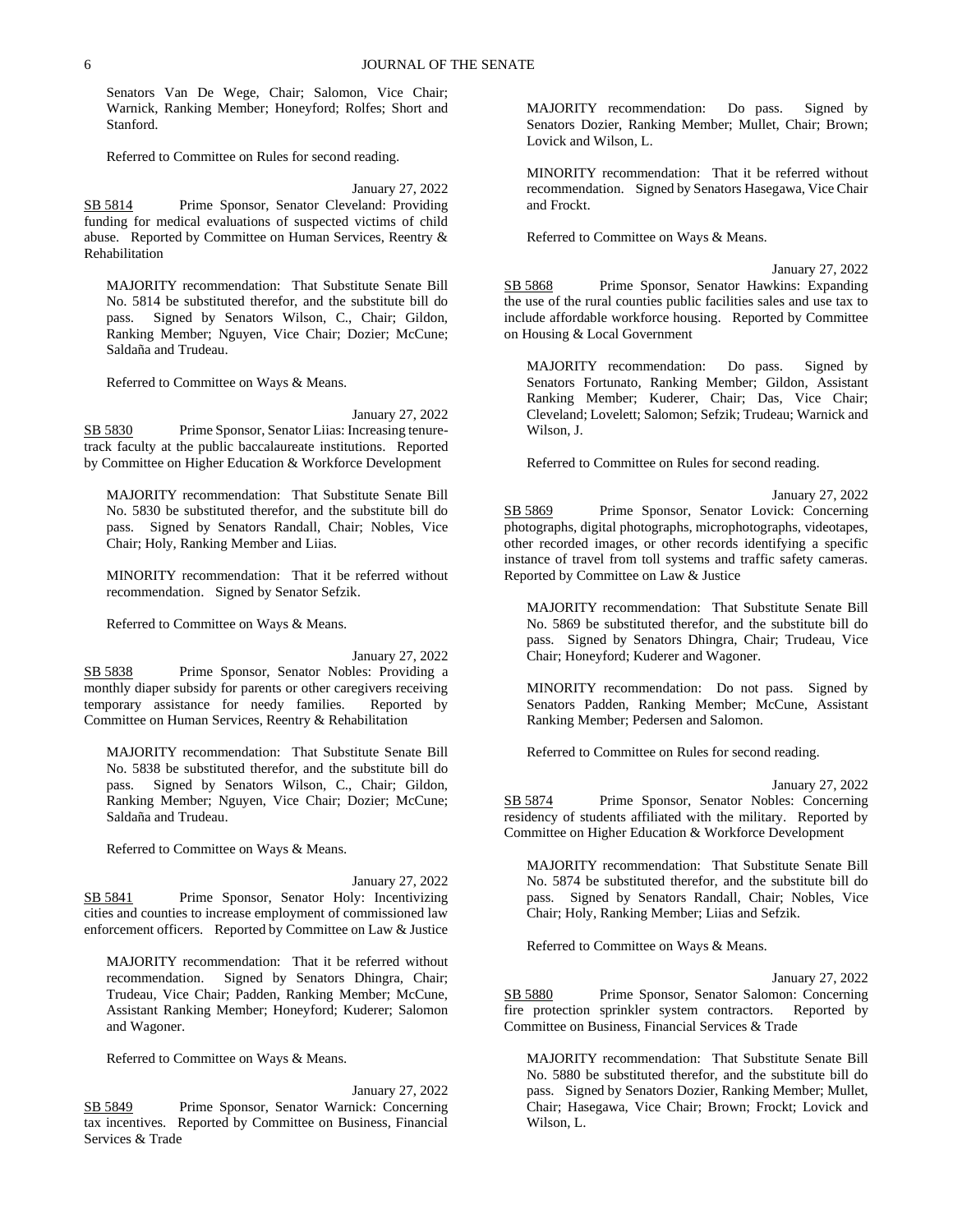Referred to Committee on Rules for second reading.

January 27, 2022

SGA 9070 CHELSEA MASON, appointed on January 9, 2019, for the term ending April 3, 2022, as Member of the State Board for Community and Technical Colleges. Reported by Committee on Higher Education & Workforce Development

MAJORITY recommendation: That said appointment be confirmed. Signed by Senators Randall, Chair; Nobles, Vice Chair; Holy, Ranking Member; Liias and Sefzik.

Referred to Committee on Rules for second reading.

January 27, 2022

SGA 9206 JAY A REICH, appointed on October 1, 2020, for the term ending September 30, 2024, as Member of the State Board for Community and Technical Colleges. Reported by Committee on Higher Education & Workforce Development

MAJORITY recommendation: That said appointment be confirmed. Signed by Senators Randall, Chair; Nobles, Vice Chair; Holy, Ranking Member; Liias and Sefzik.

Referred to Committee on Rules for second reading.

January 27, 2022 SGA 9209 FREDERICK P. WHANG, reappointed on October 1, 2020, for the term ending September 30, 2024, as Member of the State Board for Community and Technical Colleges. Reported by Committee on Higher Education & Workforce Development

MAJORITY recommendation: That said appointment be confirmed. Signed by Senators Randall, Chair; Nobles, Vice Chair; Holy, Ranking Member; Liias and Sefzik.

Referred to Committee on Rules for second reading.

January 27, 2022 SGA 9217 PHYLLIS GUTIERREZ KENNEY, reappointed on September 17, 2020, for the term ending September 30, 2023, as Member of the State Board for Community and Technical Colleges. Reported by Committee on Higher Education & Workforce Development

MAJORITY recommendation: That said appointment be confirmed. Signed by Senators Randall, Chair; Nobles, Vice Chair; Holy, Ranking Member; Liias and Sefzik.

Referred to Committee on Rules for second reading.

January 27, 2022 SGA 9285 MARTIN VALADEZ, appointed on March 8, 2021, for the term ending September 30, 2023, as Member of the State Board for Community and Technical Colleges. Reported by Committee on Higher Education & Workforce Development

MAJORITY recommendation: That said appointment be confirmed. Signed by Senators Randall, Chair; Nobles, Vice Chair; Holy, Ranking Member; Liias and Sefzik.

Referred to Committee on Rules for second reading.

January 27, 2022

SGA 9290 MACK L. HOGANS, appointed on March 29, 2021, for the term ending September 30, 2023, as Member of the State Board for Community and Technical Colleges. Reported by Committee on Higher Education & Workforce Development

MAJORITY recommendation: That said appointment be confirmed. Signed by Senators Randall, Chair; Nobles, Vice Chair; Holy, Ranking Member; Liias and Sefzik.

Referred to Committee on Rules for second reading.

January 27, 2022 SGA 9310 MICHAEL ROSS, appointed on June 29, 2021, for the term ending December 26, 2024, as Member of the Board of Pilotage Commissioners. Reported by Committee on Transportation

MAJORITY recommendation: That said appointment be confirmed. Signed by Senators Liias, Chair; Saldaña, Vice Chair; King, Ranking Member; Cleveland; Das; Fortunato; Hawkins; Holy; Lovelett; Lovick; Nguyen; Nobles; Randall; Sheldon; Wilson, J. and Wilson, C.

Referred to Committee on Rules for second reading.

January 27, 2022 SGA 9333 CRYSTAL DONNER, reappointed on October 1, 2021, for the term ending September 30, 2025, as Member of the State Board for Community and Technical Colleges. Reported by Committee on Higher Education & Workforce Development

MAJORITY recommendation: That said appointment be confirmed. Signed by Senators Randall, Chair; Nobles, Vice Chair; Holy, Ranking Member; Liias and Sefzik.

Referred to Committee on Rules for second reading.

January 27, 2022

SGA 9356 SANDRA P. BENDIXEN, appointed on September 21, 2021, for the term ending December 26, 2024, as Member of the Board of Pilotage Commissioners. Reported by Committee on Transportation

MAJORITY recommendation: That said appointment be confirmed. Signed by Senators Liias, Chair; Saldaña, Vice Chair; King, Ranking Member; Cleveland; Das; Fortunato; Hawkins; Holy; Lovelett; Lovick; Nguyen; Nobles; Randall; Sheldon; Wilson, J. and Wilson, C.

Referred to Committee on Rules for second reading.

January 27, 2022

SGA 9398 JASON R. HAMILTON, reappointed on January 14, 2022, for the term ending December 26, 2025, as Member of the Board of Pilotage Commissioners. Reported by Committee on Transportation

MAJORITY recommendation: That said appointment be confirmed. Signed by Senators Liias, Chair; Saldaña, Vice Chair; King, Ranking Member; Cleveland; Das; Fortunato; Hawkins; Holy; Lovelett; Lovick; Nguyen; Nobles; Randall; Sheldon; Wilson, J. and Wilson, C.

Referred to Committee on Rules for second reading.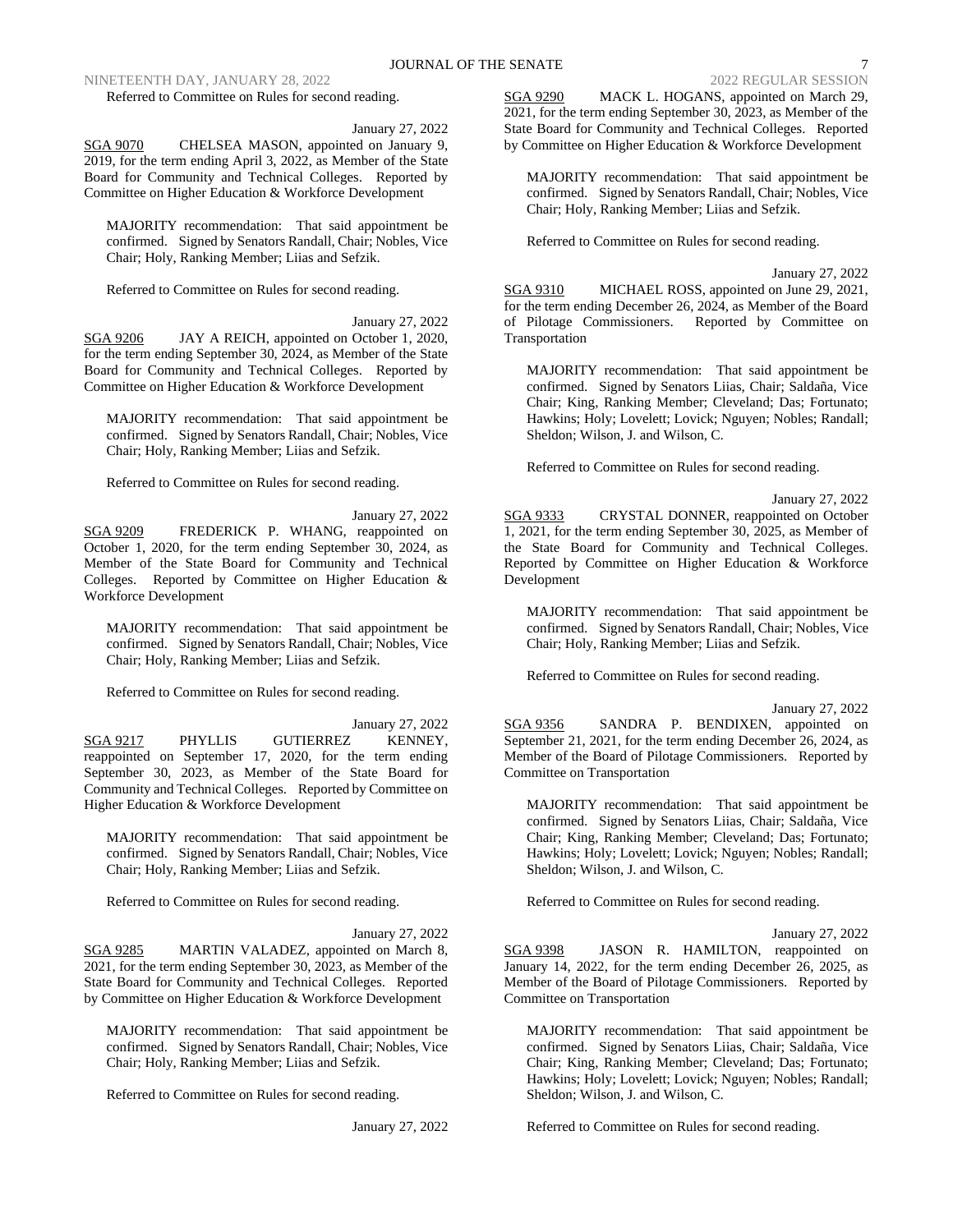## **MOTIONS**

On motion of Pedersen, all measures listed on the Standing Committee report were referred to the committees as designated with the exceptions of Senate Bill No. 5691 and Senate Bill No. 5880 which were designated to the Committee on Ways & Means and referred to the Committee on Rules.

On motion of Senator Pedersen, the Senate advanced to the third order of business.

## MESSAGE FROM THE GOVERNOR GUBERNATORIAL APPOINTMENTS

January 20, 2022 TO THE HONORABLE, THE SENATE OF THE STATE OF WASHINGTON

Ladies and Gentlemen:

I have the honor to submit the following appointment, subject to your confirmation.

MATTHEW W. RAY, appointed January 20, 2022, for the term ending January 19, 2026, as Member of the Pharmacy Quality Assurance Commission.

Sincerely,

JAY INSLEE, Governor Referred to Committee on Health & Long Term Care as Senate Gubernatorial Appointment No. 9399.

January 25, 2022 TO THE HONORABLE, THE SENATE OF THE STATE OF WASHINGTON

Ladies and Gentlemen:

I have the honor to submit the following appointment, subject to your confirmation.

GARY D. CHANDLER, appointed January 25, 2022, for the term ending September 30, 2026, as Member of the Big Bend Community College Board of Trustees.

Sincerely,

JAY INSLEE, Governor

Referred to Committee on Higher Education & Workforce Development as Senate Gubernatorial Appointment No. 9400.

January 25, 2022 TO THE HONORABLE, THE SENATE OF THE STATE OF WASHINGTON

Ladies and Gentlemen:

I have the honor to submit the following appointment, subject to your confirmation.

NORMAN SEABROOKS, appointed January 25, 2022, for the term ending September 30, 2026, as Member of the Cascadia College Board of Trustees.

Sincerely,

JAY INSLEE, Governor Referred to Committee on Higher Education & Workforce Development as Senate Gubernatorial Appointment No. 9401.

#### **MOTIONS**

On motion of Senator Pedersen, all appointees listed on the Gubernatorial Appointments report were referred to the committees as designated.

On motion of Senator Pedersen, the Senate advanced to the fifth order of business.

# INTRODUCTION AND FIRST READING

SB 5957 by Senators Mullet and Wilson, L.

AN ACT Relating to reducing the business and occupation tax rate on manufacturing activities; amending RCW 82.04.240, 82.04.260, 82.04.2909, 82.04.280, and 82.32.790; repealing 2017 3rd sp.s. c 37 s 518, 2017 c 135 s 9, 2010 c 114 s 104, and 2003 c 149 s 3; and providing an effective date.

Referred to Committee on Ways & Means.

### SB 5958 by Senator Honeyford

AN ACT Relating to capital budget matching grants to independent higher education institutions; and adding a new section to chapter 28B.07 RCW.

Referred to Committee on Ways & Means.

SB 5959 by Senator Wilson, L.

AN ACT Relating to the financial stability and solvency of the family and medical leave insurance account; amending RCW 44.44.040, 50A.05.070, 50A.10.030, 50A.25.070, and 69.50.540; adding a new section to chapter 50A.05 RCW; making an appropriation; and declaring an emergency.

Referred to Committee on Ways & Means.

### SB 5960 by Senator Hunt

AN ACT Relating to increasing the personal property tax exemption; amending RCW 84.36.110; and providing a contingent effective date.

Referred to Committee on Ways & Means.

# SB 5961 by Senators Sefzik and Warnick

AN ACT Relating to incentivizing the use of biochar in government contracts; and adding a new section to chapter 43.19A RCW.

Referred to Committee on Agriculture, Water, Natural Resources & Parks.

### SJR 8213 by Senator Hunt

Concerning the taxation of personal property.

Referred to Committee on Ways & Means.

#### MOTIONS

On motion of Senator Pedersen, all measures listed on the Introduction and First Reading report were referred to the committees as designated with the exception of Senate Bill No. 5961 which was designated to the Committee on State Government & Elections and referred to the Committee on Agriculture, Water, Natural Resources & Parks.

On motion of Senator Pedersen, the Senate advanced to the eighth order of business.

#### MOTION

Senator Braun moved adoption of the following resolution:

## SENATE RESOLUTION 8639

By Senator Braun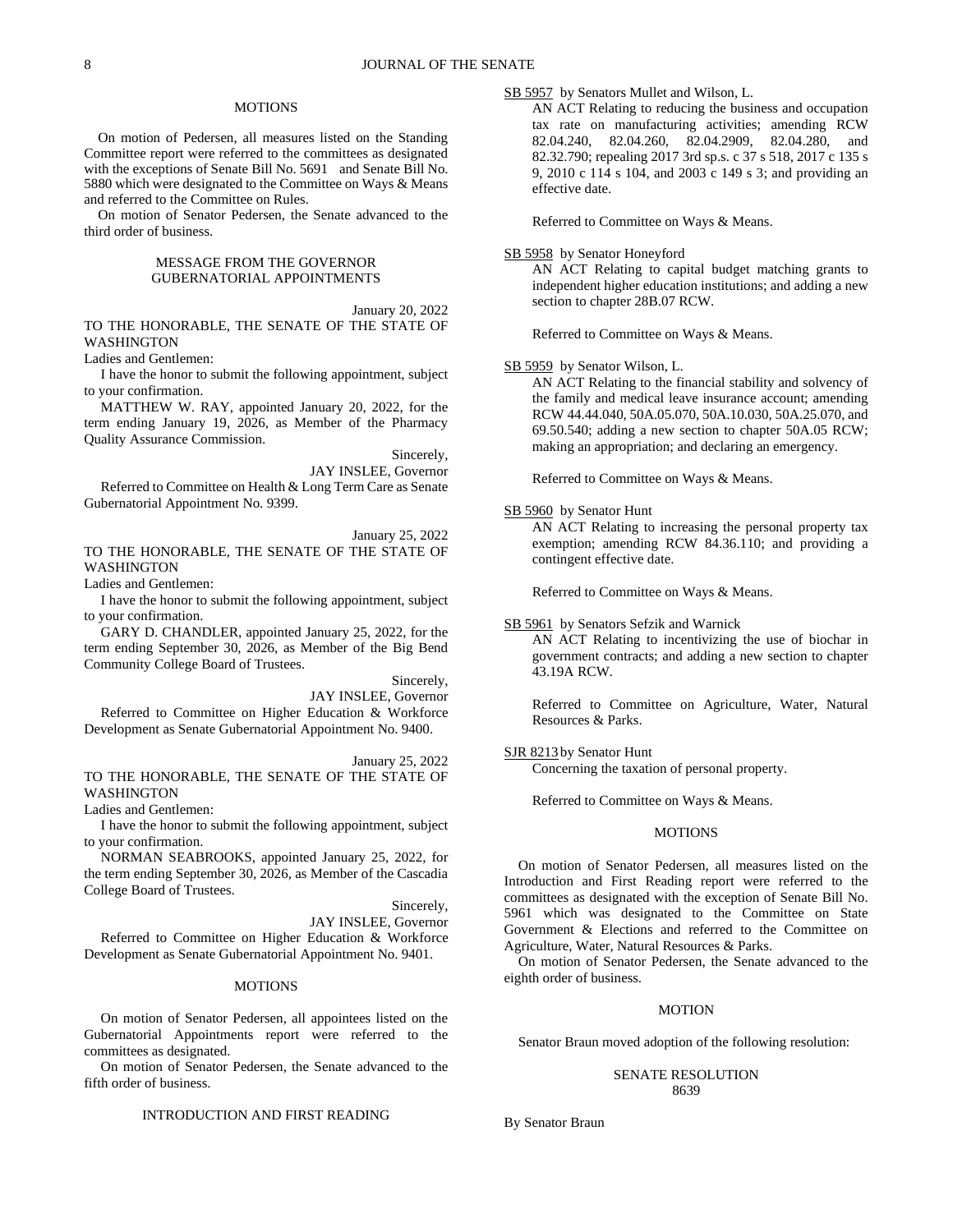WHEREAS, Senator Douglas J. Ericksen was a Whatcom County native who spent the last 22 years serving his community and the citizens of Washington State in the state legislature; and

WHEREAS, He earned his bachelor's degree from Cornell University, where he played collegiate baseball and football; and

WHEREAS, Senator Ericksen was a 1995 graduate of Western Washington University, where he earned a master's degree in political science and environmental policy; and

WHEREAS, While still in college, Senator Ericksen began his legislative career working in the office of Senator Ann Anderson, whose seat he later held; and

WHEREAS, In 1998, Senator Ericksen ran for the state House of Representatives from Whatcom County's 42nd Legislative District, and held the position for six terms; and

WHEREAS, Senator Ericksen then moved to the Senate where he chaired the Senate Energy, Environment and Telecommunications Committee from 2013 to 2017, and later continued serving as ranking Republican member; and

WHEREAS, Senator Ericksen was a steadfast advocate for preserving jobs, including jobs at manufacturing facilities such as Alcoa's Intalco Works, always taking up the cause of workers and families in his district; and

WHEREAS, Senator Ericksen played an integral role in every legislative debate over energy policy, emphasizing practical costeffective approaches that would give electricity ratepayers and purchasers of motor fuel the biggest bang for the buck; and

WHEREAS, Fearless in the face of opposition, Senator Ericksen was one of the Legislature's strongest voices for fiscal responsibility, limiting government overreach, supporting agriculture, preservation of Washington's clean and affordable energy advantage, jobs and industrial development outside the Central Puget Sound metropolitan area, and pragmatic and balanced solutions to environmental challenges; and

WHEREAS, Senator Ericksen sponsored legislation to create the state Environmental Legacy Stewardship Account and designated cleanup projects as first priority for funding, preventing a tax increase on fuel and other products, and speeding up cleanup projects across the state, including the revitalization of former industrial properties on the Bellingham Bay waterfront; and

WHEREAS, Senator Ericksen was also instrumental in securing passage of legislation that balanced safety concerns with the practical need to get tanker cars to the refineries of Northwest Washington; and

WHEREAS, Senator Ericksen enjoyed introducing creative bills, proposing the first bill to offer a mechanism to reduce carbon ever to pass either chamber of the Washington State Legislature; and

WHEREAS, When state incentives for home and community solar installations were due to expire, Senator Ericksen successfully extended the program and phased it out smoothly, a move that spurred the installation of thousands of new solar systems and created over a thousand jobs before sunsetting, according to legislative auditors; and

WHEREAS, Senator Ericksen worked hard to support publicprivate partnerships to develop new fish hatcheries on Puget Sound to provide salmon for fishermen and feedstock for Washington's resident orca whales; and

WHEREAS, Senator Ericksen was fond of introducing legislation to make a point, and one such instance was a proposal to restore Seattle waterways and other Seattle water projects to a pristine wilderness state; and

WHEREAS, Senator Ericksen was a champion for protecting the rights of the individual and the freedoms guaranteed by the state and federal Constitutions; and

WHEREAS, Senator Ericksen deeply respected and cherished the privilege of representing his constituents in the state legislature; and

WHEREAS, Senator Ericksen passed away on December 17, 2021, at age 52, but his legacy lives on; and

WHEREAS, He is survived by his wife Tasha, and two daughters, Elsa and Addi, his mother Bettelou, brothers David and Donald, and many loving friends and members of his extended family;

NOW, THEREFORE, BE IT RESOLVED, That the Legislature honor Senator Doug Ericksen and further his dedication and service to the citizens of Washington State.

Senators Braun, Sefzik, Carlyle, Fortunato, Billig, Warnick, Mullet, Padden, Saldaña and Wilson, J. spoke in favor of adoption of the resolution.

The President declared the question before the Senate to be the adoption of Senate Resolution No. 8639.

The motion by Senator Braun carried and the resolution was adopted by voice vote.

## MOTION

Senator Pedersen moved that all members names be added to Senate Resolution No. 8639.

The President appointed Senator Braun to escort the family of Senator Ericksen to the rostrum. Senator Braun escorted Senator Ericksen's widow, Mrs. Tasha Ericksen and their daughters Miss Elsa Ericksen and Miss Addie Ericksen to the rostrum.

## REMARKS BY THE PRESIDENT

President Heck: "Mrs. Ericksen, Tasha if I may. I think sometimes it's pretty challenging in contemporary politics to stay in touch with our shared humanity, and unfortunately at times it feels as though tragedy is necessary to do that. And Doug's passing was a tragedy. I have no illusion that any word spoken here today can in any way materially diminish your pain and grief, but I want you to know that this entire chamber, and its entire membership, as so eloquently expressed by so many, extends its deepest condolences and sympathy to you and our collective voice of gratitude to Senator Ericksen for his service. In that spirit, it's my privilege to present with you this American flag which was flown over the state capital on the day of Doug's funeral. And if I may, I have something very similar to this in my living room to remind me of a family member. And all I can say is every single time I look at it, every single day, I'm reminded of my gratitude for their service. And I'm reminded of my appreciation. And so, it is my hope that as you glance at this or see this, you will carry with you the expressions today of our gratitude and condolences to you and the family."

Senator Braun escorted the Ericksens from the rostrum.

## MOTION

At 2:28 p.m., on motion of Senator Pedersen, the Senate was declared to be at ease subject to the call of the President.

Senator Hasegawa announced a meeting of the Democratic Caucus.

Senator Warnick announced a meeting of the Republican Caucus.

----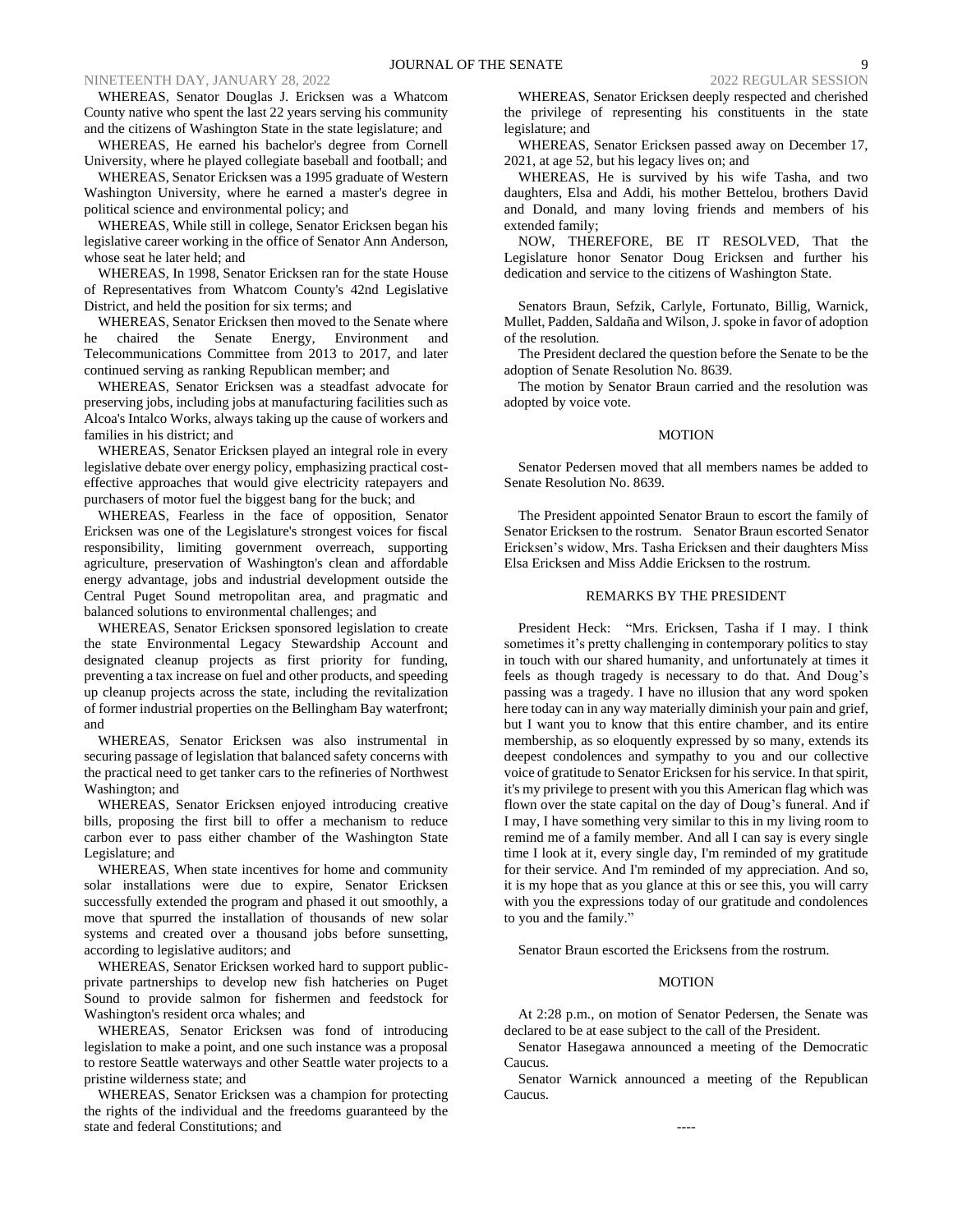The Senate was called to order at 3:02 p.m. by President Heck.

#### MOTION

On motion of Senator Pedersen, the Senate reverted to the seventh order of business.

## THIRD READING CONFIRMATION OF GUBERNATORIAL APPOINTMENTS

#### **MOTION**

Senator Mullet moved that Judy F. Kuschel, Senate Gubernatorial Appointment No. 9278, be confirmed as a member of the State Investment Board.

Senator Mullet spoke in favor of the motion.

## APPOINTMENT OF JUDY F. KUSCHEL

### MOTION

On motion of Senator Wagoner, Senators Fortunato, Rivers and Sheldon was excused.

### MOTION

On motion of Senator Randall, Senators Frockt, Hunt and Lovelett were excused.

The President declared the question before the Senate to be the confirmation of Judy F. Kuschel, Senate Gubernatorial Appointment No. 9278, as a member of the State Investment Board.

The Secretary called the roll on the confirmation of Judy F. Kuschel, Senate Gubernatorial Appointment No. 9278, as a member of the State Investment Board and the appointment was confirmed by the following vote: Yeas, 43; Nays, 0; Absent, 0; Excused, 6.

Voting yea: Senators Billig, Braun, Brown, Carlyle, Cleveland, Conway, Das, Dhingra, Dozier, Gildon, Hasegawa, Hawkins, Holy, Honeyford, Keiser, King, Kuderer, Liias, Lovick, McCune, Mullet, Muzzall, Nguyen, Nobles, Padden, Pedersen, Randall, Robinson, Rolfes, Saldaña, Salomon, Schoesler, Sefzik, Short, Stanford, Trudeau, Van De Wege, Wagoner, Warnick, Wellman, Wilson, C., Wilson, J. and Wilson, L.

Excused: Senators Fortunato, Frockt, Hunt, Lovelett, Rivers and Sheldon

Judy F. Kuschel, Senate Gubernatorial Appointment No. 9278, having received the constitutional majority was declared confirmed as a member of the State Investment Board.

#### MOTION

On motion of Senator Pedersen, the Senate reverted to the sixth order of business.

## SECOND READING

SENATE BILL NO. 5489, by Senators Pedersen, Padden, Dhingra and Mullet

Concerning business entities.

The measure was read the second time.

# MOTION

On motion of Senator Pedersen, the rules were suspended, Senate Bill No. 5489 was advanced to third reading, the second reading considered the third and the bill was placed on final passage.

Senators Pedersen and Padden spoke in favor of passage of the bill.

The President declared the question before the Senate to be the final passage of Senate Bill No. 5489.

## ROLL CALL

The Secretary called the roll on the final passage of Senate Bill No. 5489 and the bill passed the Senate by the following vote: Yeas, 43; Nays, 0; Absent, 0; Excused, 6.

Voting yea: Senators Billig, Braun, Brown, Carlyle, Cleveland, Conway, Das, Dhingra, Dozier, Gildon, Hasegawa, Hawkins, Holy, Honeyford, Keiser, King, Kuderer, Liias, Lovick, McCune, Mullet, Muzzall, Nguyen, Nobles, Padden, Pedersen, Randall, Robinson, Rolfes, Saldaña, Salomon, Schoesler, Sefzik, Short, Stanford, Trudeau, Van De Wege, Wagoner, Warnick, Wellman, Wilson, C., Wilson, J. and Wilson, L.

Excused: Senators Fortunato, Frockt, Hunt, Lovelett, Rivers and Sheldon

SENATE BILL NO. 5489, having received the constitutional majority, was declared passed. There being no objection, the title of the bill was ordered to stand as the title of the act.

### SECOND READING

SENATE BILL NO. 5506, by Senators Kuderer, Hasegawa, Lovick and Wilson, C.

Concerning the appointment process for the chairperson and vice chairperson of the joint administrative rules review committee.

The measure was read the second time.

### MOTION

On motion of Senator Kuderer, the rules were suspended, Senate Bill No. 5506 was advanced to third reading, the second reading considered the third and the bill was placed on final passage.

Senators Kuderer and Padden spoke in favor of passage of the bill.

The President declared the question before the Senate to be the final passage of Senate Bill No. 5506.

#### ROLL CALL

The Secretary called the roll on the final passage of Senate Bill No. 5506 and the bill passed the Senate by the following vote: Yeas, 43; Nays, 0; Absent, 0; Excused, 6.

Voting yea: Senators Billig, Braun, Brown, Carlyle, Cleveland, Conway, Das, Dhingra, Dozier, Gildon, Hasegawa, Hawkins, Holy, Honeyford, Keiser, King, Kuderer, Liias, Lovick, McCune, Mullet, Muzzall, Nguyen, Nobles, Padden, Pedersen, Randall, Robinson, Rolfes, Saldaña, Salomon, Schoesler, Sefzik, Short,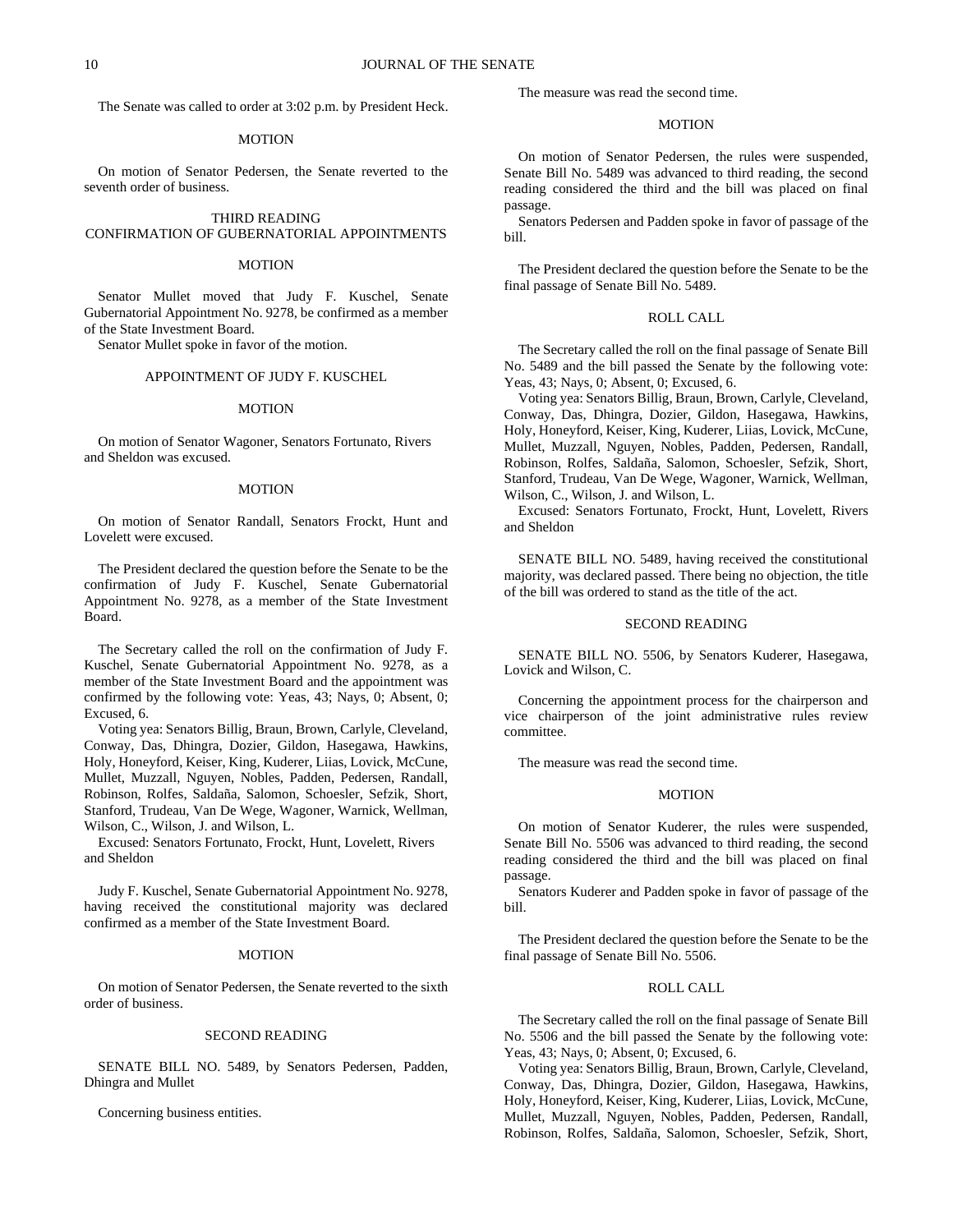## NINETEENTH DAY, JANUARY 28, 2022

Stanford, Trudeau, Van De Wege, Wagoner, Warnick, Wellman, Wilson, C., Wilson, J. and Wilson, L.

Excused: Senators Fortunato, Frockt, Hunt, Lovelett, Rivers and Sheldon

SENATE BILL NO. 5506, having received the constitutional majority, was declared passed. There being no objection, the title of the bill was ordered to stand as the title of the act.

## SECOND READING

SENATE BILL NO. 5612, by Senators Wilson, L., Warnick, Braun, Brown, Dhingra, Keiser, Lovick, Mullet, Rolfes, Short, Wagoner and Wilson, J.

Ensuring domestic violence victims and survivors of victims have the opportunity to make a statement during sentencing for all domestic violence convictions.

The measure was read the second time.

## MOTION

On motion of Senator Wilson, L., the rules were suspended, Senate Bill No. 5612 was advanced to third reading, the second reading considered the third and the bill was placed on final passage.

Senators Wilson, L. and Dhingra spoke in favor of passage of the bill.

The President declared the question before the Senate to be the final passage of Senate Bill No. 5612.

### ROLL CALL

The Secretary called the roll on the final passage of Senate Bill No. 5612 and the bill passed the Senate by the following vote: Yeas, 43; Nays, 0; Absent, 0; Excused, 6.

Voting yea: Senators Billig, Braun, Brown, Carlyle, Cleveland, Conway, Das, Dhingra, Dozier, Gildon, Hasegawa, Hawkins, Holy, Honeyford, Keiser, King, Kuderer, Liias, Lovick, McCune, Mullet, Muzzall, Nguyen, Nobles, Padden, Pedersen, Randall, Robinson, Rolfes, Saldaña, Salomon, Schoesler, Sefzik, Short, Stanford, Trudeau, Van De Wege, Wagoner, Warnick, Wellman, Wilson, C., Wilson, J. and Wilson, L.

Excused: Senators Fortunato, Frockt, Hunt, Lovelett, Rivers and Sheldon

SENATE BILL NO. 5612, having received the constitutional majority, was declared passed. There being no objection, the title of the bill was ordered to stand as the title of the act.

### SECOND READING

SENATE BILL NO. 5617, by Senators Cleveland, Mullet and Wilson, L.

Concerning population criteria for designation of local downtown and neighborhood commercial district revitalization and official local main street programs.

The measure was read the second time.

## MOTION

On motion of Senator Cleveland, the rules were suspended,

Senate Bill No. 5617 was advanced to third reading, the second reading considered the third and the bill was placed on final passage.

Senator Cleveland spoke in favor of passage of the bill.

The President declared the question before the Senate to be the final passage of Senate Bill No. 5617.

#### ROLL CALL

The Secretary called the roll on the final passage of Senate Bill No. 5617 and the bill passed the Senate by the following vote: Yeas, 42; Nays, 1; Absent, 0; Excused, 6.

Voting yea: Senators Billig, Braun, Brown, Carlyle, Cleveland, Conway, Das, Dhingra, Dozier, Gildon, Hasegawa, Hawkins, Holy, Keiser, King, Kuderer, Liias, Lovick, McCune, Mullet, Muzzall, Nguyen, Nobles, Padden, Pedersen, Randall, Robinson, Rolfes, Saldaña, Salomon, Schoesler, Sefzik, Short, Stanford, Trudeau, Van De Wege, Wagoner, Warnick, Wellman, Wilson, C., Wilson, J. and Wilson, L.

Voting nay: Senator Honeyford

Excused: Senators Fortunato, Frockt, Hunt, Lovelett, Rivers and Sheldon

SENATE BILL NO. 5617, having received the constitutional majority, was declared passed. There being no objection, the title of the bill was ordered to stand as the title of the act.

## SECOND READING

SENATE BILL NO. 5572, by Senators Wilson, C., Dhingra, Conway, Honeyford, Hunt, Randall and Wagoner

Implementing the recommendations of the Washington state internet crimes against children task force.

#### MOTIONS

On motion of Senator Wilson, C., Substitute Senate Bill No. 5572 was substituted for Senate Bill No. 5572 and the substitute bill was placed on the second reading and read the second time.

On motion of Senator Wilson, C., the rules were suspended, Substitute Senate Bill No. 5572 was advanced to third reading, the second reading considered the third and the bill was placed on final passage.

Senators Wilson, C. and Padden spoke in favor of passage of the bill.

The President declared the question before the Senate to be the final passage of Substitute Senate Bill No. 5572.

## ROLL CALL

The Secretary called the roll on the final passage of Substitute Senate Bill No. 5572 and the bill passed the Senate by the following vote: Yeas, 43; Nays, 0; Absent, 0; Excused, 6.

Voting yea: Senators Billig, Braun, Brown, Carlyle, Cleveland, Conway, Das, Dhingra, Dozier, Gildon, Hasegawa, Hawkins, Holy, Honeyford, Keiser, King, Kuderer, Liias, Lovick, McCune, Mullet, Muzzall, Nguyen, Nobles, Padden, Pedersen, Randall, Robinson, Rolfes, Saldaña, Salomon, Schoesler, Sefzik, Short, Stanford, Trudeau, Van De Wege, Wagoner, Warnick, Wellman, Wilson, C., Wilson, J. and Wilson, L.

Excused: Senators Fortunato, Frockt, Hunt, Lovelett, Rivers and Sheldon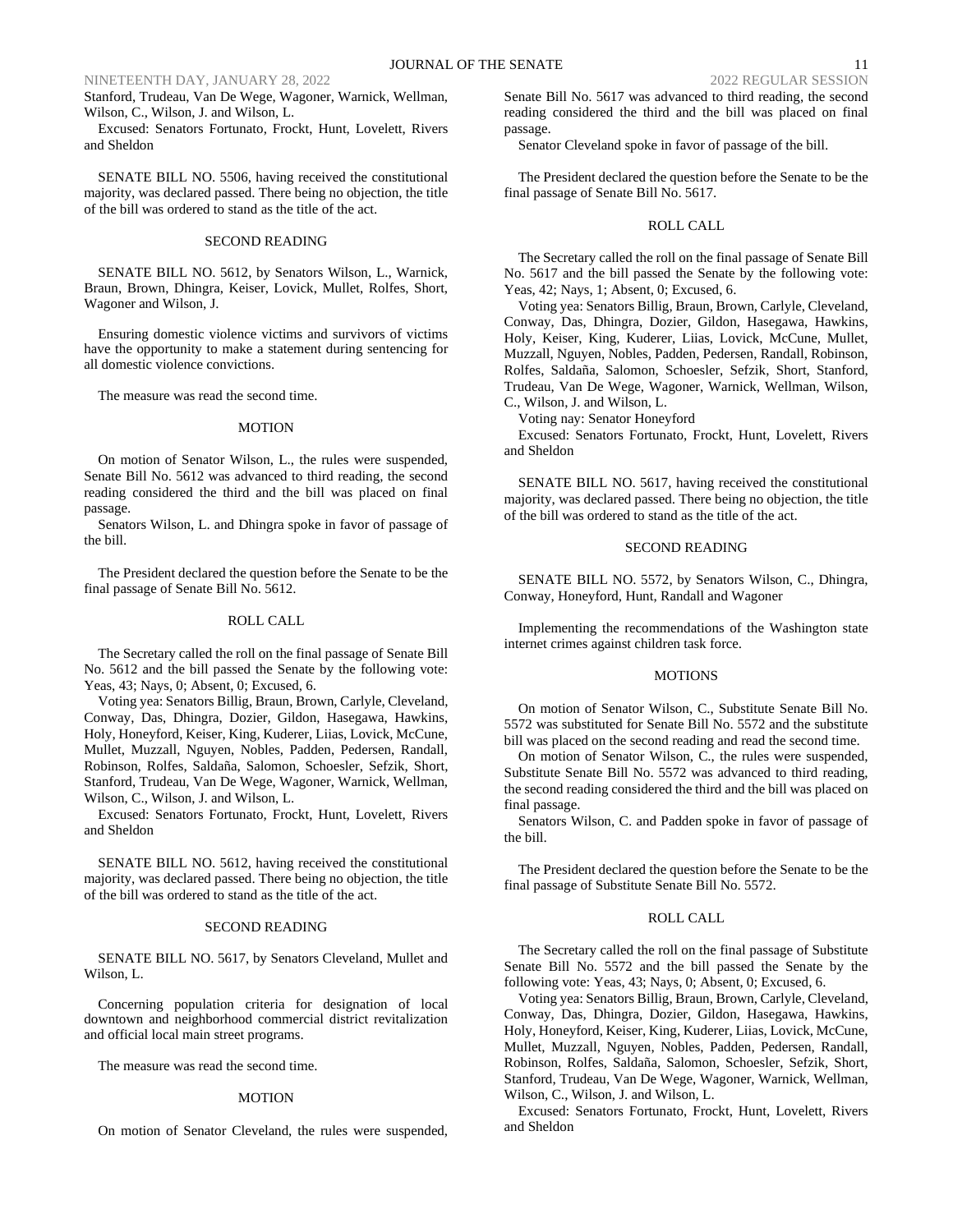SUBSTITUTE SENATE BILL NO. 5572, having received the constitutional majority, was declared passed. There being no objection, the title of the bill was ordered to stand as the title of the act.

## SECOND READING

SENATE BILL NO. 5504, by Senators Warnick, Van De Wege, Billig, Conway, Das, Lovelett, Mullet, Nguyen, Randall, Saldaña, Wagoner, Wilson, J. and Wilson, L.

Extending current discover pass free days from state parks to all state recreation sites and lands.

The measure was read the second time.

#### MOTION

On motion of Senator Warnick, the rules were suspended, Senate Bill No. 5504 was advanced to third reading, the second reading considered the third and the bill was placed on final passage.

Senator Warnick spoke in favor of passage of the bill.

The President declared the question before the Senate to be the final passage of Senate Bill No. 5504.

## ROLL CALL

The Secretary called the roll on the final passage of Senate Bill No. 5504 and the bill passed the Senate by the following vote: Yeas, 43; Nays, 0; Absent, 0; Excused, 6.

Voting yea: Senators Billig, Braun, Brown, Carlyle, Cleveland, Conway, Das, Dhingra, Dozier, Gildon, Hasegawa, Hawkins, Holy, Honeyford, Keiser, King, Kuderer, Liias, Lovick, McCune, Mullet, Muzzall, Nguyen, Nobles, Padden, Pedersen, Randall, Robinson, Rolfes, Saldaña, Salomon, Schoesler, Sefzik, Short, Stanford, Trudeau, Van De Wege, Wagoner, Warnick, Wellman, Wilson, C., Wilson, J. and Wilson, L.

Excused: Senators Fortunato, Frockt, Hunt, Lovelett, Rivers and Sheldon

SENATE BILL NO. 5504, having received the constitutional majority, was declared passed. There being no objection, the title of the bill was ordered to stand as the title of the act.

## SECOND READING

SENATE BILL NO. 5787, by Senators Nguyen, Dhingra, Frockt, Keiser, Kuderer, Liias, Lovick, Nobles and Pedersen

Concerning the linked deposit program.

The measure was read the second time.

## MOTION

On motion of Senator Nguyen, the rules were suspended, Senate Bill No. 5787 was advanced to third reading, the second reading considered the third and the bill was placed on final passage.

Senator Nguyen spoke in favor of passage of the bill.

The President declared the question before the Senate to be the final passage of Senate Bill No. 5787.

# ROLL CALL

The Secretary called the roll on the final passage of Senate Bill No. 5787 and the bill passed the Senate by the following vote: Yeas, 43; Nays, 0; Absent, 0; Excused, 6.

Voting yea: Senators Billig, Braun, Brown, Carlyle, Cleveland, Conway, Das, Dhingra, Dozier, Gildon, Hasegawa, Hawkins, Holy, Honeyford, Keiser, King, Kuderer, Liias, Lovick, McCune, Mullet, Muzzall, Nguyen, Nobles, Padden, Pedersen, Randall, Robinson, Rolfes, Saldaña, Salomon, Schoesler, Sefzik, Short, Stanford, Trudeau, Van De Wege, Wagoner, Warnick, Wellman, Wilson, C., Wilson, J. and Wilson, L.

Excused: Senators Fortunato, Frockt, Hunt, Lovelett, Rivers and Sheldon

SENATE BILL NO. 5787, having received the constitutional majority, was declared passed. There being no objection, the title of the bill was ordered to stand as the title of the act.

#### SECOND READING

SENATE BILL NO. 5552, by Senators Van De Wege, Mullet and Nobles

Modifying miscellaneous provisions impacting department of fish and wildlife licensing requirements.

The measure was read the second time.

## MOTION

On motion of Senator Van De Wege, the rules were suspended, Senate Bill No. 5552 was advanced to third reading, the second reading considered the third and the bill was placed on final passage.

Senator Van De Wege spoke in favor of passage of the bill.

The President declared the question before the Senate to be the final passage of Senate Bill No. 5552.

#### ROLL CALL

The Secretary called the roll on the final passage of Senate Bill No. 5552 and the bill passed the Senate by the following vote: Yeas, 44; Nays, 0; Absent, 0; Excused, 5.

Voting yea: Senators Billig, Braun, Brown, Carlyle, Cleveland, Conway, Das, Dhingra, Dozier, Gildon, Hasegawa, Hawkins, Holy, Honeyford, Keiser, King, Kuderer, Liias, Lovick, McCune, Mullet, Muzzall, Nguyen, Nobles, Padden, Pedersen, Randall, Robinson, Rolfes, Saldaña, Salomon, Schoesler, Sefzik, Sheldon, Short, Stanford, Trudeau, Van De Wege, Wagoner, Warnick, Wellman, Wilson, C., Wilson, J. and Wilson, L.

Excused: Senators Fortunato, Frockt, Hunt, Lovelett and Rivers

SENATE BILL NO. 5552, having received the constitutional majority, was declared passed. There being no objection, the title of the bill was ordered to stand as the title of the act.

## SECOND READING

SENATE BILL NO. 5641, by Senators Short and Wilson, L.

Promoting local agriculture through greenhouses.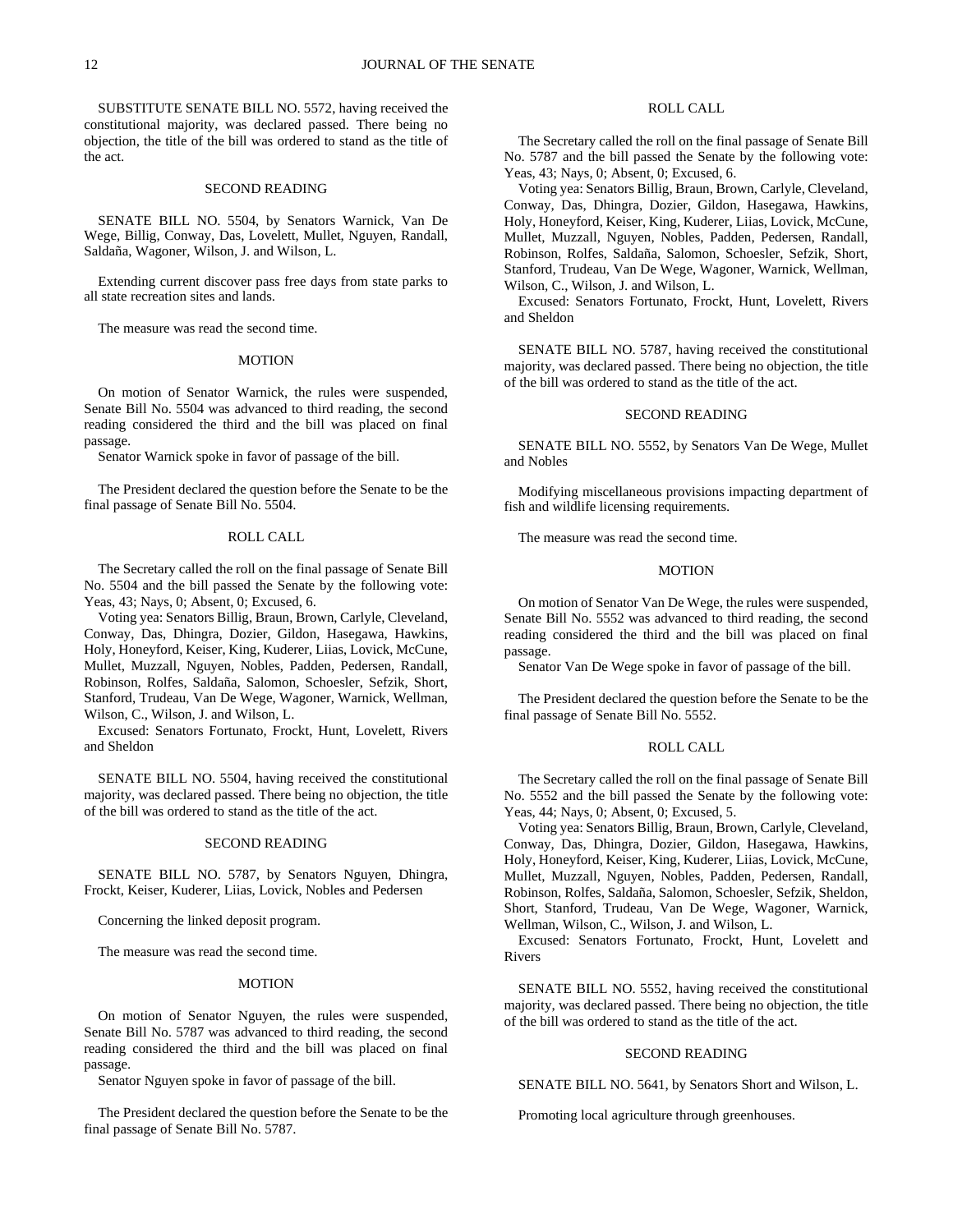NINETEENTH DAY, JANUARY 28, 2022 2022 2022 2022 2022 REGULAR SESSION The measure was read the second time.

## MOTION

On motion of Senator Short, the rules were suspended, Senate Bill No. 5641 was advanced to third reading, the second reading considered the third and the bill was placed on final passage. Senator Short spoke in favor of passage of the bill.

The President declared the question before the Senate to be the final passage of Senate Bill No. 5641.

## ROLL CALL

The Secretary called the roll on the final passage of Senate Bill No. 5641 and the bill passed the Senate by the following vote: Yeas, 44; Nays, 0; Absent, 0; Excused, 5.

Voting yea: Senators Billig, Braun, Brown, Carlyle, Cleveland, Conway, Das, Dhingra, Dozier, Gildon, Hasegawa, Hawkins, Holy, Honeyford, Keiser, King, Kuderer, Liias, Lovick, McCune, Mullet, Muzzall, Nguyen, Nobles, Padden, Pedersen, Randall, Robinson, Rolfes, Saldaña, Salomon, Schoesler, Sefzik, Sheldon, Short, Stanford, Trudeau, Van De Wege, Wagoner, Warnick, Wellman, Wilson, C., Wilson, J. and Wilson, L.

Excused: Senators Fortunato, Frockt, Hunt, Lovelett and Rivers

SENATE BILL NO. 5641, having received the constitutional majority, was declared passed. There being no objection, the title of the bill was ordered to stand as the title of the act.

#### SECOND READING

#### SENATE BILL NO. 5602, by Senators Mullet and Hasegawa

Concerning service providers working with state-regulated financial institutions.

The measure was read the second time.

### MOTION

On motion of Senator Mullet, the rules were suspended, Senate Bill No. 5602 was advanced to third reading, the second reading considered the third and the bill was placed on final passage.

Senator Mullet spoke in favor of passage of the bill.

The President declared the question before the Senate to be the final passage of Senate Bill No. 5602.

# ROLL CALL

The Secretary called the roll on the final passage of Senate Bill No. 5602 and the bill passed the Senate by the following vote: Yeas, 44; Nays, 0; Absent, 0; Excused, 5.

Voting yea: Senators Billig, Braun, Brown, Carlyle, Cleveland, Conway, Das, Dhingra, Dozier, Gildon, Hasegawa, Hawkins, Holy, Honeyford, Keiser, King, Kuderer, Liias, Lovick, McCune, Mullet, Muzzall, Nguyen, Nobles, Padden, Pedersen, Randall, Robinson, Rolfes, Saldaña, Salomon, Schoesler, Sefzik, Sheldon, Short, Stanford, Trudeau, Van De Wege, Wagoner, Warnick, Wellman, Wilson, C., Wilson, J. and Wilson, L.

Excused: Senators Fortunato, Frockt, Hunt, Lovelett and Rivers

SENATE BILL NO. 5602, having received the constitutional

majority, was declared passed. There being no objection, the title of the bill was ordered to stand as the title of the act.

# SECOND READING

SENATE BILL NO. 5624, by Senators Warnick, Van De Wege and Nobles

Extending the expiration date of certain sections of chapter 92, Laws of 2019, regarding livestock identification.

The measure was read the second time.

# MOTION

On motion of Senator Warnick, the rules were suspended, Senate Bill No. 5624 was advanced to third reading, the second reading considered the third and the bill was placed on final passage.

Senator Warnick spoke in favor of passage of the bill.

The President declared the question before the Senate to be the final passage of Senate Bill No. 5624.

## ROLL CALL

The Secretary called the roll on the final passage of Senate Bill No. 5624 and the bill passed the Senate by the following vote: Yeas, 41; Nays, 3; Absent, 0; Excused, 5.

Voting yea: Senators Billig, Braun, Brown, Carlyle, Cleveland, Conway, Das, Dhingra, Dozier, Gildon, Hasegawa, Holy, Honeyford, Keiser, King, Kuderer, Liias, Lovick, McCune, Mullet, Muzzall, Nguyen, Nobles, Pedersen, Randall, Robinson, Rolfes, Saldaña, Salomon, Sefzik, Sheldon, Short, Stanford, Trudeau, Van De Wege, Wagoner, Warnick, Wellman, Wilson, C., Wilson, J. and Wilson, L.

Voting nay: Senators Hawkins, Padden and Schoesler

Excused: Senators Fortunato, Frockt, Hunt, Lovelett and Rivers

SENATE BILL NO. 5624, having received the constitutional majority, was declared passed. There being no objection, the title of the bill was ordered to stand as the title of the act.

## PERSONAL PRIVILEGE

Senator Pedersen: "Thank you very much Mr. President. I am going to go a little bit off script and request to rise to a point of personal privilege. Thank you very much Mr. President. January 13, 2014, was a momentous day. That was my first day over here on this side of the rotunda. And that day I got an email from a young lady who had just begun as a session staffer and for the Senate Democratic Caucus and was assigned to the Senate Law and Justice committee to help us out. That young lady was Victoria Cantore who went on to serve several years in that position. She took a break from us for a year to go to the Governor's office and then came back here and in an appropriate bookend, it has been my great pleasure in this new role to have a chance once again to work closely with Victoria. I can't say enough positive really about her and about the good judgement, the professionalism, the sense of humor with which she has approached everything that she has done for us. Just, really, it has been a really great experience. And we are going to miss her profoundly, her wisdom, her hard work, her dedication, her sense of probity and her respect for the institution, and so Mr. President, I hope that you and the other members will join me in thanking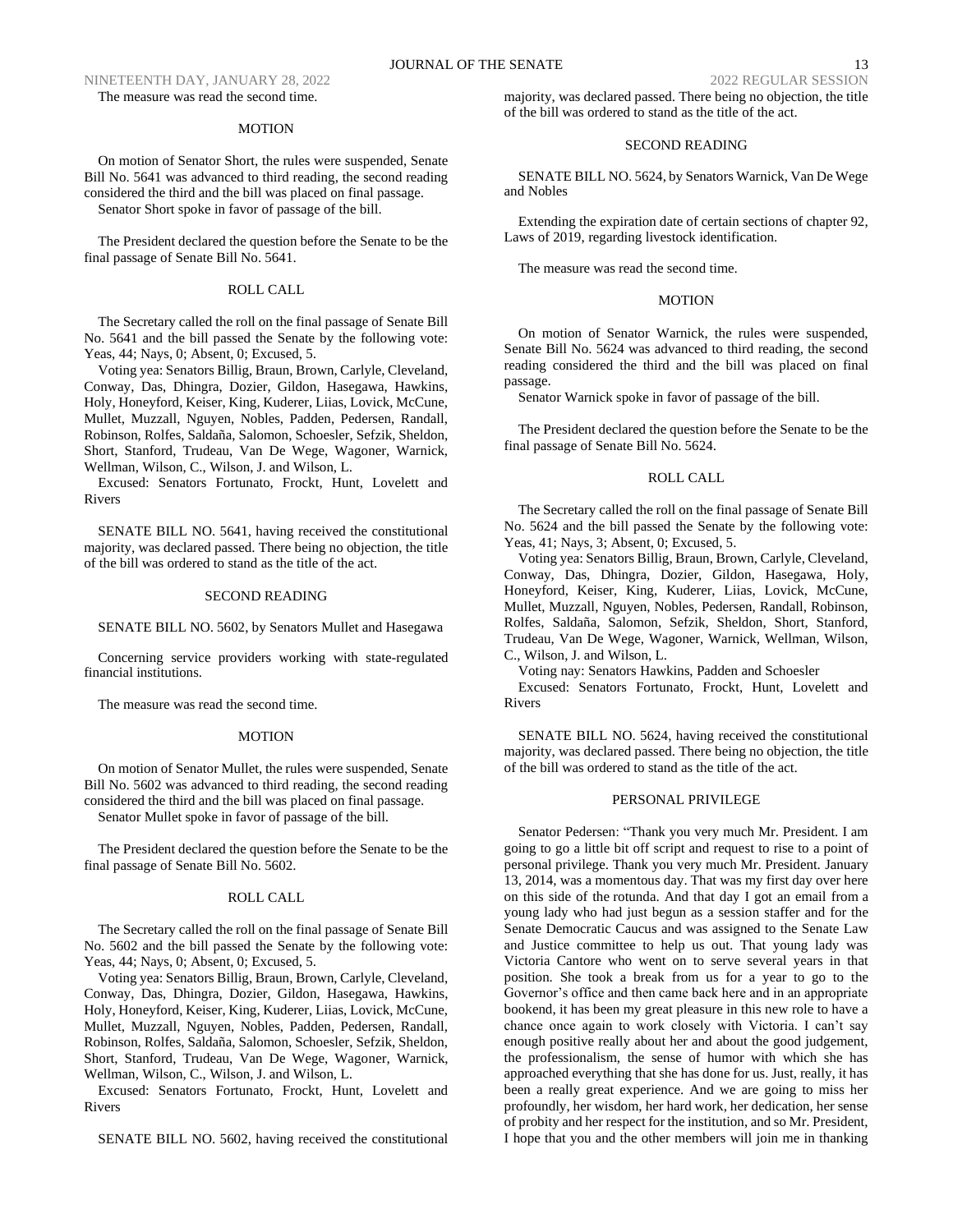Victoria for her outstanding service to the Senate and to the people of the state of Washington."

## PERSONAL PRIVILEGE

Senator Liias: "Thank you Mr. President, I rise to a point of personal privilege. Thank you, Mr. President. Now I know our counsel Cantore is a very stickler for the rules, and the rules say that you are only allowed to rise to a question of privilege if it is a manner unique and peculiar to that particular senator. And I was weighing whether my comments would rise to the Cantore level of unique and particular. And I concluded that since Victoria Cantore has both saved me from losing my mind, and from at times losing my life, that that would be unique and particular enough for me to rise and honor her. In addition to what our floor leader has said, I would just add that Victoria has brought a humanity and a kindness and a gentleness to what can often be a stressful and very difficult process. Her baked ziti has fed our stomachs. Her stories of her growing up have fed our sense of humor and our souls, and the incredible analysis and legal work that she was brought to her tasks have also helped us make better laws for the people of Washington. When I was growing up, my mom would chide me often and say, 'don't make a federal case out of everything.' So, it is in particular honor to know that executive assistant U.S. attorney Cantore will be making a federal case out of everything. And to the criminals of western Washington, beware: there is a sharp and diligent cop on the beat who will be enforcing our laws. I could not be more privileged to call her my friend and to thank her for her many years of service, and to wish her all the best in her next adventures.

# PERSONAL PRIVILEGE

Senator Padden: "A point of personal privilege Mr. President. Well, I also want to join in the tributes to our attorney up on the dais there, Ms. Cantore, and I got to know her during the same time Senator Pedersen was over here when we were working on the law and justice committee, and she was very much involved. So yes, she is a sense of grace, very competent, wonderful person to have around, and I recall fondly working with Senator Liias when we had the shower for her very unusual situation. Both Senator Liias and his assistant at the time, I believe Lewis, did a great job of organizing that. But it is our loss, and certainly your loss, Mr. President, and in addition it's the gain for the U.S. attorney's office of western Washington. So, we will miss her a lot. Thank you, Mr. President."

## PERSONAL PRIVILEGE

Senator Dhingra: "Thank you Mr. President, I rise to a point of personal privilege. Thank you, Mr. President. I am very rarely at a loss for words. But words can not fully convey how much having gotten to know Victoria Cantore has meant to me. I had a challenging transition from the professional life to the political life. I was not engaged in the political life at all prior to getting elected as a Senator. And she is someone who really helped make that transition so much more enjoyable. And I learned a lot from her, and I am truly honored to call her my friend. And I look forward to continuing our relationship in her new role as a prosecutor. And I couldn't ask for a better transition to her new work environment as the new role that she has. So, she will be greatly missed, and I know that the senate has been enriched by her experience and her presence on the floor. Thank you."

### PERSONAL PRIVILEGE

Senator Billig: "Thank you Mr. President, rising to a point of personal privilege. Thank you, Mr. President. Also want to offer words of gratitude and good luck to Victoria and I'll be brief because the speakers before me have been very eloquent and right on the same feelings that I have about Victoria. But I just want to express that when I came in as a rookie majority leader 4 years ago and had really had no idea what to do. And as it turns out as majority leader, you have to make a lot of big decisions. Like big, constitutional decisions, like are we gonna sue a governor, are we gonna go to battle with the other chamber, there is just all kinds of things, ethics issues involving members that can be very sticky. And it was so comforting to me to have a legal adviser, counsel, attorney, that I completely trusted, and she gave wise advice, she did it with a sense of humor and she helped me, she helped the senate, and she helped our state to be better because of it. This is a well-deserved career advancement for her, I couldn't be happier for her. Although we are gonna miss you very significantly. Thank you, Mr. President."

#### REMARKS BY THE PRESIDENT

President Heck: " The President would like to exercise a point of personal privilege. The members of this chamber in varying amounts have been aided considerably by the talents of Ms. Cantore over a long period of time. I dare suggest that no one has benefited more in a short period of time then the rookiest of rookies and that is your new presiding officer last year. I fear that I sometimes observe to the point of boredom that I have intermittently been privileged to be a part of this institution, now 49 years. And I can tell you with all objectivity that when it comes to the caliber, the integrity, the intellectual prowess, the commitment to the institution, it does not get better than these two women. It does not. Every one of us should appreciate frankly how they have approached this job. Victoria, to suggest you'll be missed is to engage in unbelievable understatement. I have confidence in your successor to be clear. But I, the President, owes you an eternal debt. This institution's loss is the U.S. attorney's office gain. And therefore, all our gain. And accordingly, we are all grateful for your next level of public service, and deeply, deeply so for that which you've rendered to this institution. Thank you."

### PERSONAL PRIVILEGE

Senator Trudeau: "Thank you Mr. President, rising to request of point of personal privilege. Thank you, Mr. President. I just wanted to offer some perspective here. I know I am a new member, and I haven't had the chance to work with Victoria much in this new role, but I just thought I'd offer some insight into somebody that I've called my friend for a number of years, and frankly grown up alongside which has been amazing. And she's not just amazing because of she is also a constituent of the 27th legislative district Mr. President. But also because I remember when I was an LA, and she used to come down to our office, she was actually staffing a committee that the member I was working for interacted with quite often, and I just admired how astute she was, how responsive she was, and frankly I just always have a deep and sincere gratitude to smart lady lawyers so she inspired me to then seek a position as caucus staff Mr. President, and has continued to inspire me in my professional career. And especially as a younger professional woman with young children, I just admire her so deeply and look forward to continue watching her grow and just wanted to express that gratitude Mr. President, thank you."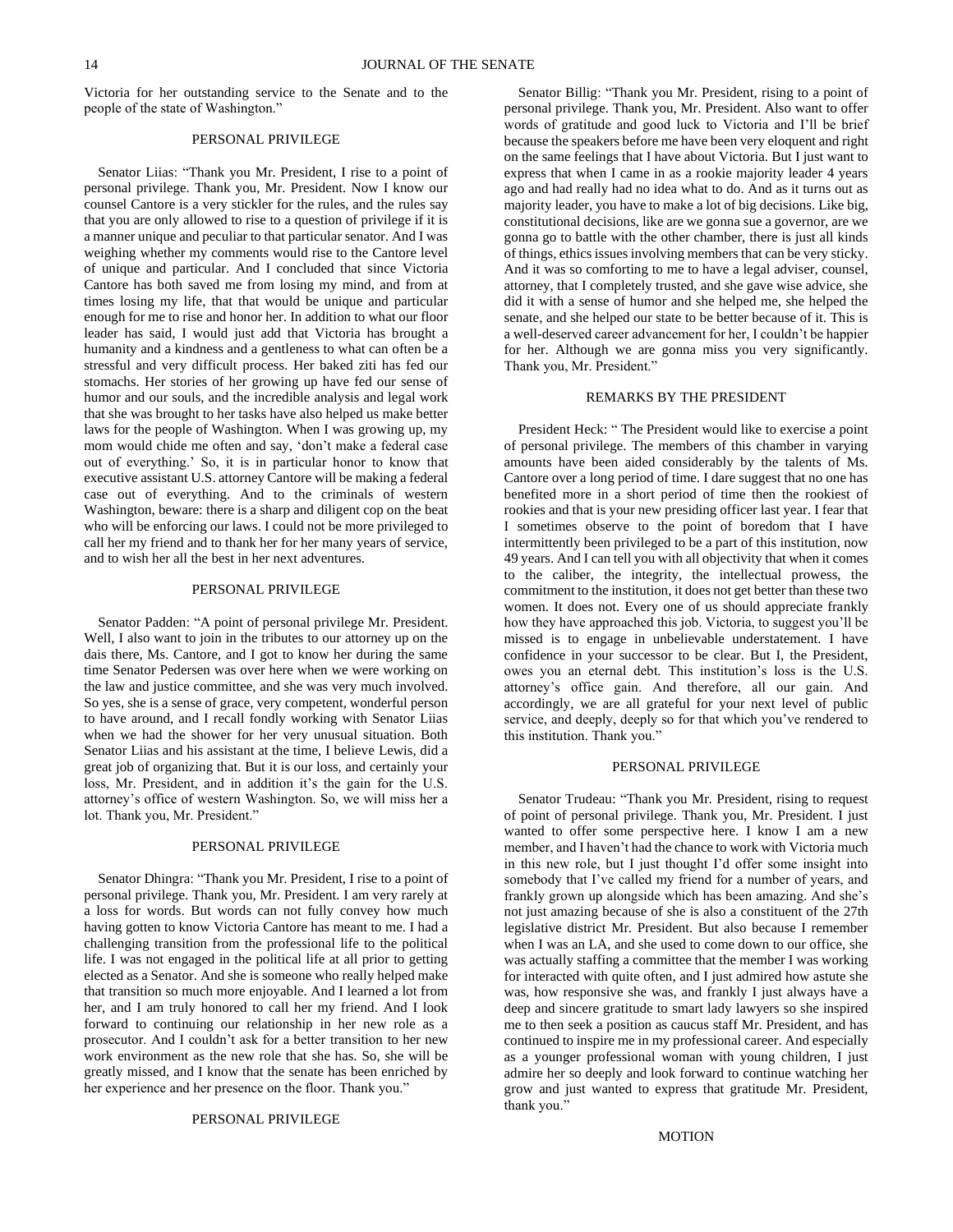At 4:01 p.m., on motion of Senator Pedersen, the Senate adjourned until 11:45 a.m. Monday, January 31, 2022.

SARAH BANNISTER, Secretary of the Senate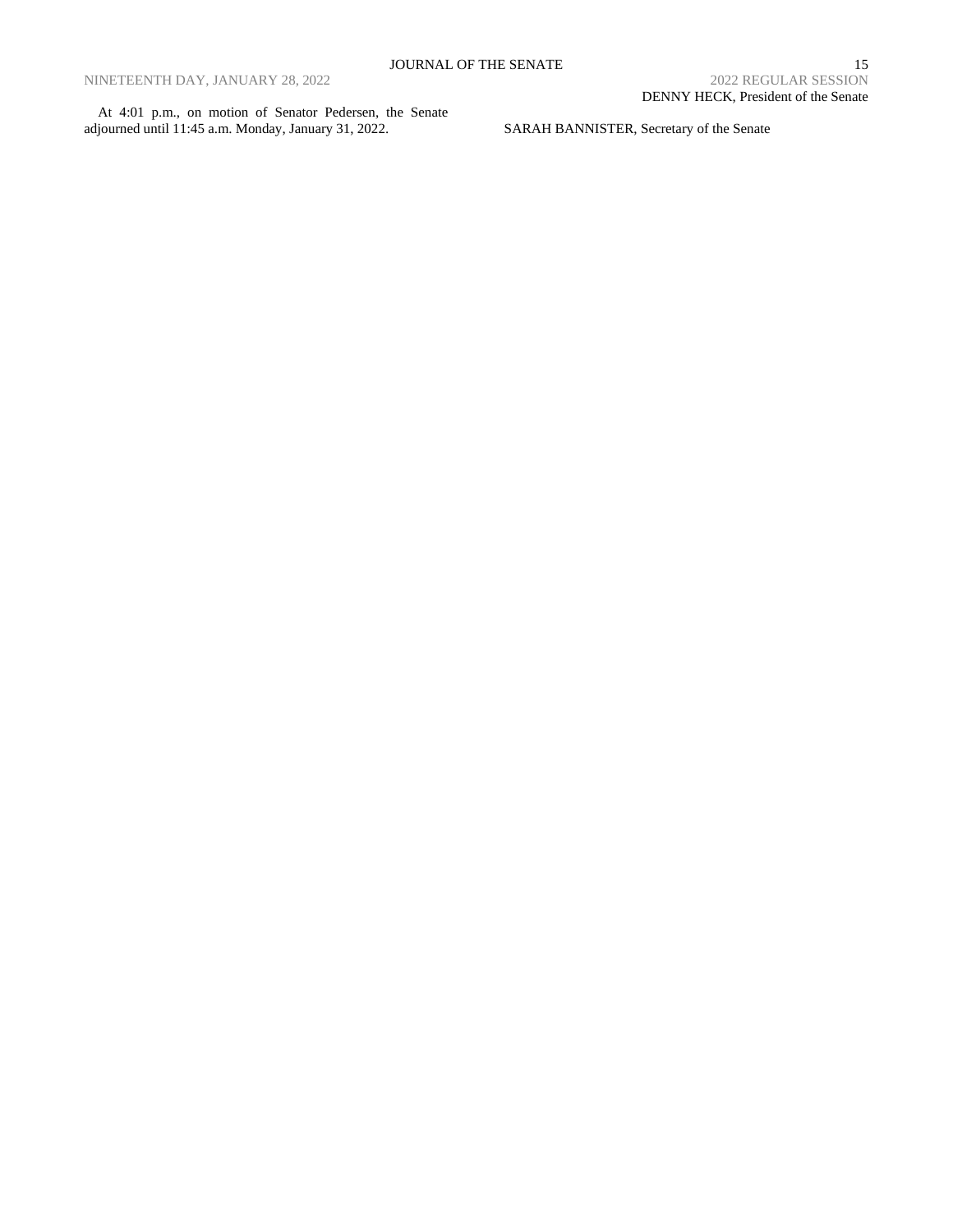| 5380                            |
|---------------------------------|
|                                 |
| 5411                            |
|                                 |
| 5489                            |
|                                 |
| Third Reading Final Passage  10 |
| 5491                            |
|                                 |
| 5504                            |
|                                 |
| Third Reading Final Passage  12 |
| 5505                            |
|                                 |
| 5506                            |
|                                 |
| Third Reading Final Passage  10 |
| 5510                            |
|                                 |
| 5527                            |
|                                 |
| 5530                            |
|                                 |
|                                 |
| 5552                            |
|                                 |
| Third Reading Final Passage  12 |
| 5558                            |
|                                 |
| 5568                            |
|                                 |
| 5572                            |
| Second Reading                  |
| 5572-S                          |
|                                 |
| Third Reading Final Passage  12 |
| 5579                            |
|                                 |
| 5590                            |
|                                 |
| 5593                            |
|                                 |
| 5598                            |
|                                 |
| 5602                            |
|                                 |
| Third Reading Final Passage  13 |
| 5612                            |
|                                 |
|                                 |

| Third Reading Final Passage  11 |
|---------------------------------|
| 5617                            |
|                                 |
| Third Reading Final Passage  11 |
| 5619                            |
|                                 |
| 5624                            |
|                                 |
| Third Reading Final Passage  13 |
| 5629                            |
| 5631                            |
|                                 |
| 5641                            |
|                                 |
| Third Reading Final Passage  13 |
| 5652                            |
|                                 |
| 5663                            |
|                                 |
| 5667                            |
|                                 |
| 5670                            |
|                                 |
| 5673                            |
|                                 |
| 5678                            |
| 5690                            |
|                                 |
| 5691                            |
|                                 |
| Other Action<br>. 8             |
| 5707                            |
|                                 |
| 5710                            |
|                                 |
| 5712                            |
|                                 |
| 5713                            |
|                                 |
| 5714                            |
|                                 |
| 5733                            |
| 5747                            |
|                                 |
| 5758                            |
|                                 |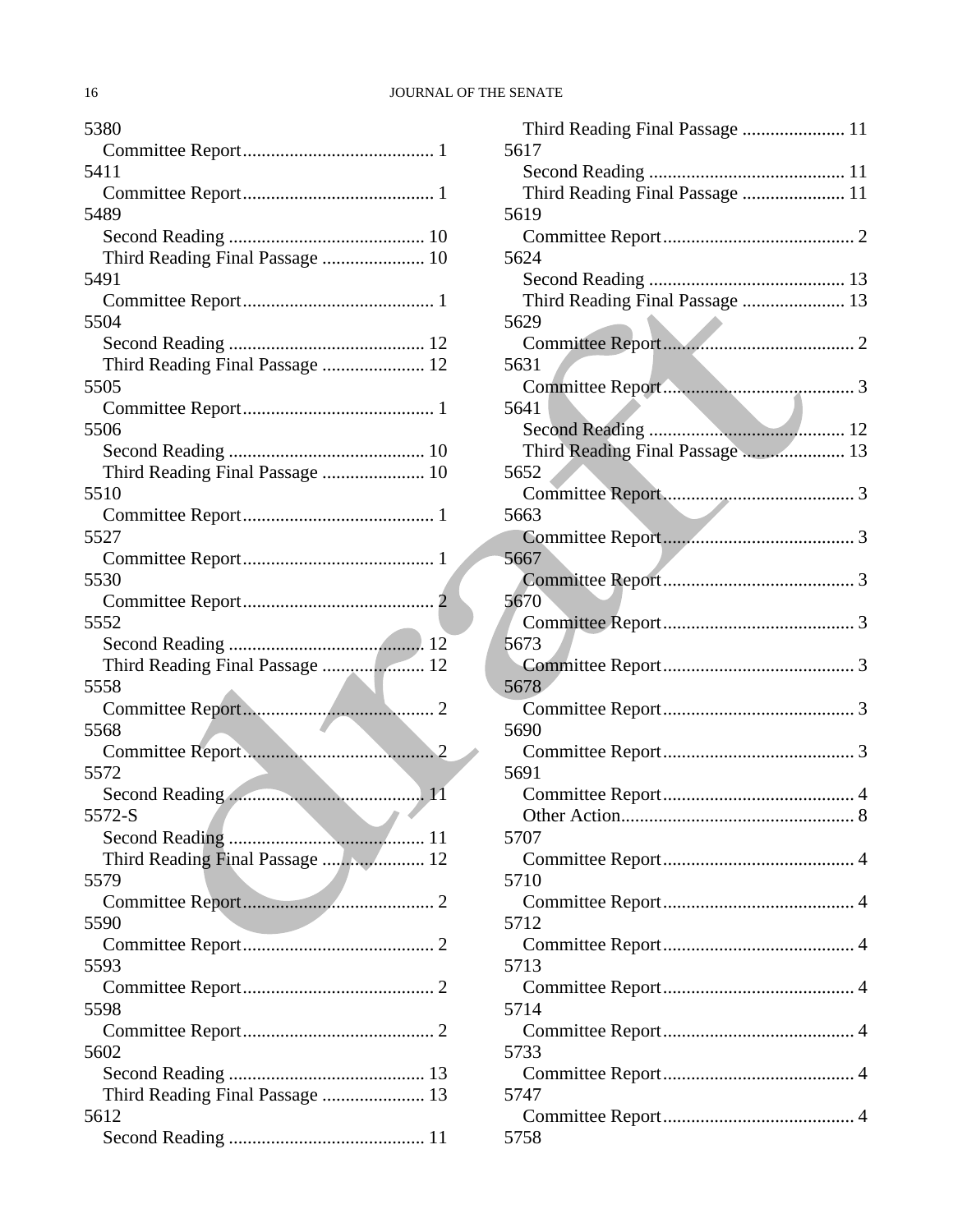| 5761                            |
|---------------------------------|
|                                 |
| 5772                            |
|                                 |
| 5773                            |
|                                 |
| 5787                            |
|                                 |
| Third Reading Final Passage  12 |
| 5788                            |
|                                 |
| 5789                            |
|                                 |
| 5799                            |
|                                 |
| 5800                            |
|                                 |
| 5812                            |
|                                 |
| 5814                            |
|                                 |
| 5830                            |
|                                 |
| 5838                            |
|                                 |
| 5841                            |
|                                 |
| 5849                            |
|                                 |
| 5868                            |
|                                 |
| 5869                            |
|                                 |
| 5874                            |
|                                 |
| 5880                            |
|                                 |
|                                 |
| 5957                            |
|                                 |
| 5958                            |
|                                 |
| 5959                            |
|                                 |
| 5960                            |
|                                 |
|                                 |

NINETEENTH DAY, JANUARY 28, 2022

| 2022 REGULAR SESSION                        |
|---------------------------------------------|
|                                             |
|                                             |
| 8213                                        |
|                                             |
| 8639                                        |
|                                             |
|                                             |
| 9070 Mason, Chelsea                         |
|                                             |
| 9206 Reich, Jay                             |
|                                             |
| 9209 Whang, Frederick                       |
|                                             |
| 9217 Gutierrez Kenney, Phyllis              |
|                                             |
| 9278 Kuschel, Judy                          |
|                                             |
|                                             |
| 9285 Valadez, Martin                        |
|                                             |
| 9290 Hogans, Mack                           |
|                                             |
| 9310 Ross, Michael                          |
|                                             |
| 9333 Donner, Crystal                        |
|                                             |
| 9356 Bendixen, Sandra                       |
|                                             |
| 9398 Hamilton, Jason                        |
|                                             |
| 9399 Ray, Matthew                           |
|                                             |
| 9400 Chandler, Gary                         |
|                                             |
| 9401 Seabrooks, Norman                      |
|                                             |
| <b>CHAPLAIN OF THE DAY</b>                  |
|                                             |
| Biorge, Mr. John, Pastor, First Lutheran    |
|                                             |
| <b>FLAG BEARERS</b>                         |
| Washington State Patrol Honor Guard  1      |
| <b>GUESTS</b>                               |
| Raetzer, Mr. Joseph, Pledge of Allegiance 1 |
| <b>MESSAGE FROM GOVERNOR</b>                |
|                                             |
| PRESIDENT OF THE SENATE                     |
|                                             |
| <b>WASHINGTON STATE SENATE</b>              |
| Personal Privilege, Senator Billig 14       |
|                                             |